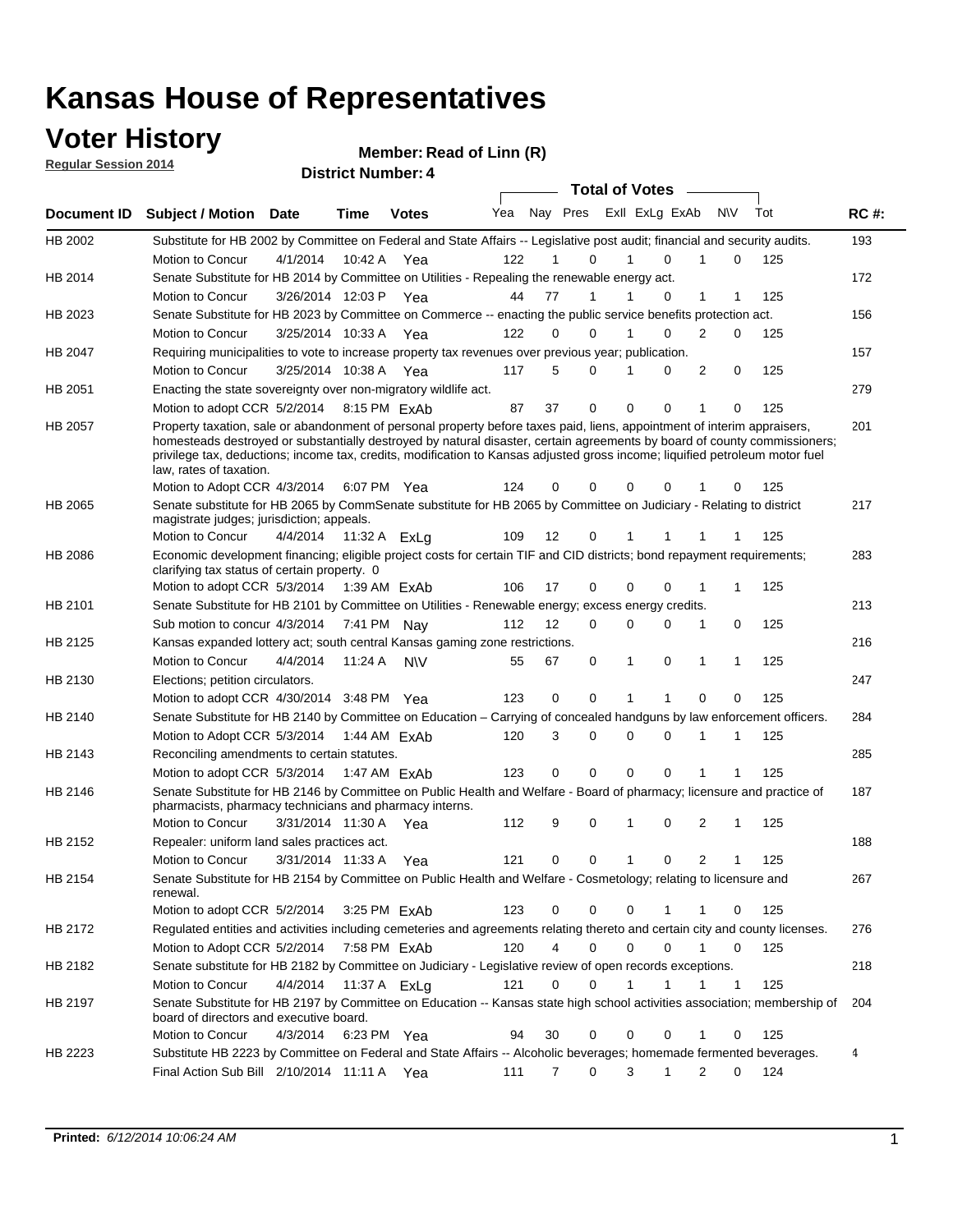### **Voter History**<br> **Regular Session 2014 Regular Session 2014**

**District Number: Member: Read of Linn (R)** 

| דושב ווטופסטט ומוסף וח |                                                                                                                                                                                                                                                                                                                                                                                                                                                                                                                                                                                                                                                                                                                                                                                                                                                                                                                 |                       |             | <b>District Number: 4</b> |     |                |          |                         |              |     |     |             |
|------------------------|-----------------------------------------------------------------------------------------------------------------------------------------------------------------------------------------------------------------------------------------------------------------------------------------------------------------------------------------------------------------------------------------------------------------------------------------------------------------------------------------------------------------------------------------------------------------------------------------------------------------------------------------------------------------------------------------------------------------------------------------------------------------------------------------------------------------------------------------------------------------------------------------------------------------|-----------------------|-------------|---------------------------|-----|----------------|----------|-------------------------|--------------|-----|-----|-------------|
|                        |                                                                                                                                                                                                                                                                                                                                                                                                                                                                                                                                                                                                                                                                                                                                                                                                                                                                                                                 |                       |             |                           |     |                |          | <b>Total of Votes</b>   |              |     |     |             |
| Document ID            | <b>Subject / Motion Date</b>                                                                                                                                                                                                                                                                                                                                                                                                                                                                                                                                                                                                                                                                                                                                                                                                                                                                                    |                       | <b>Time</b> | <b>Votes</b>              | Yea | Nay Pres       |          | Exll ExLg ExAb          |              | N\V | Tot | <b>RC#:</b> |
| HB 2223                | Substitute for HB 2223 by Committee on Federal and State Affairs—Alcoholic beverages; homemade fermented beverages;<br>microbrewery gallonage expanded; liquor license length of citizenship.                                                                                                                                                                                                                                                                                                                                                                                                                                                                                                                                                                                                                                                                                                                   |                       |             |                           |     |                |          |                         |              |     |     | 205         |
|                        | Motion to Concur                                                                                                                                                                                                                                                                                                                                                                                                                                                                                                                                                                                                                                                                                                                                                                                                                                                                                                | 4/3/2014 6:27 PM Yea  |             |                           | 115 | 9              | 0        | 0<br>0                  |              | 0   | 125 |             |
| HB 2231                | Senate Substitute for Substitute for HB 2231 by Committee on Ways and Means - Appropriations for FY 2014, FY 2015, FY<br>2016, FY 2017 and FY 2018 for various state agencies; capital improvement projects; claims against the state.<br>Motion to adopt CCR 5/2/2014                                                                                                                                                                                                                                                                                                                                                                                                                                                                                                                                                                                                                                          |                       |             | 9:48 PM ExAb              | 70  | 54             | $\Omega$ | 0<br>$\Omega$           | $\mathbf{1}$ | 0   | 125 | 282         |
| HB 2246                | Substitute for HB 2246 by Committee on Commerce, Labor and Economic Development - Peer review for certain licensed                                                                                                                                                                                                                                                                                                                                                                                                                                                                                                                                                                                                                                                                                                                                                                                              |                       |             |                           |     |                |          |                         |              |     |     | 38          |
|                        | technical professions.<br>EFA Sub Bill                                                                                                                                                                                                                                                                                                                                                                                                                                                                                                                                                                                                                                                                                                                                                                                                                                                                          | 2/21/2014 1:34 PM Yea |             |                           | 120 | 0              | $\Omega$ | 0                       | 2            | 1   | 124 |             |
| HB 2246                | Substitute for HB 2246 by Committee on Commerce, Labor and Economic Development - Peer review for certain licensed<br>technical professions.                                                                                                                                                                                                                                                                                                                                                                                                                                                                                                                                                                                                                                                                                                                                                                    |                       |             |                           |     |                |          |                         |              |     |     | 260         |
|                        | Motion to Concur                                                                                                                                                                                                                                                                                                                                                                                                                                                                                                                                                                                                                                                                                                                                                                                                                                                                                                | 5/2/2014              |             | 11:40 A Yea               | 124 | 0              | 0        | 0                       | 0            | 0   | 125 |             |
| HB 2272                | Kansas expanded lottery act; southeast Kansas gaming zone; privilege fee and investment threshold amount reduced.                                                                                                                                                                                                                                                                                                                                                                                                                                                                                                                                                                                                                                                                                                                                                                                               |                       |             |                           |     |                |          |                         |              |     |     | 200         |
|                        | Motion to Concur                                                                                                                                                                                                                                                                                                                                                                                                                                                                                                                                                                                                                                                                                                                                                                                                                                                                                                | 4/2/2014              |             | 4:18 PM Nay               | 84  | 36             | 0        | 0<br>$\Omega$           |              | 4   | 125 |             |
| HB 2296                | Campaign finance; permitted uses of campaign funds; increased exemption amount for certain candidates; contributor<br>information; lobbyist filings.                                                                                                                                                                                                                                                                                                                                                                                                                                                                                                                                                                                                                                                                                                                                                            |                       |             |                           |     |                |          |                         |              |     |     | 248         |
|                        | Motion to adopt CCR 4/30/2014 3:53 PM Yea                                                                                                                                                                                                                                                                                                                                                                                                                                                                                                                                                                                                                                                                                                                                                                                                                                                                       |                       |             |                           | 119 | 4              | 0        | 1<br>1                  | 0            | 0   | 125 |             |
| HB 2296                | Campaign finance; permitted uses of campaign funds; increased exemption amount for certain candidates; contributor<br>information; lobbyist filings.                                                                                                                                                                                                                                                                                                                                                                                                                                                                                                                                                                                                                                                                                                                                                            |                       |             |                           |     |                |          |                         |              |     |     | 287         |
|                        | Motion to Override<br>Veto                                                                                                                                                                                                                                                                                                                                                                                                                                                                                                                                                                                                                                                                                                                                                                                                                                                                                      | 5/30/2014 10:24 A     |             | <b>NV</b>                 | 96  | 5              | 0        | 0<br>0                  | 0            | 24  | 125 |             |
| HB 2298                | Senate Sub for HB 2298 by Committee on Judiciary - Uniform controlled substances act. Senate Sub for HB 2298 by<br>Committee on Judiciary - Uniform controlled substances act.                                                                                                                                                                                                                                                                                                                                                                                                                                                                                                                                                                                                                                                                                                                                  |                       |             |                           |     |                |          |                         |              |     |     | 209         |
|                        | Motion to Concur                                                                                                                                                                                                                                                                                                                                                                                                                                                                                                                                                                                                                                                                                                                                                                                                                                                                                                | 4/3/2014              |             | 6:40 PM Yea               | 123 |                | 0        | $\mathbf 0$<br>$\Omega$ | 1            | 0   | 125 |             |
| HB 2303                | Relating to driver's license fees; driving under the influence equipment fund.                                                                                                                                                                                                                                                                                                                                                                                                                                                                                                                                                                                                                                                                                                                                                                                                                                  |                       |             |                           |     |                |          |                         |              |     |     | 1           |
|                        | Motion to adopt CCR 1/22/2014 11:45 A Yea                                                                                                                                                                                                                                                                                                                                                                                                                                                                                                                                                                                                                                                                                                                                                                                                                                                                       |                       |             |                           | 109 | 11             | 0        | $\mathbf{1}$<br>0       | 4            | 0   | 125 |             |
| HB 2312                | Local governments; investment of idle funds; changes.                                                                                                                                                                                                                                                                                                                                                                                                                                                                                                                                                                                                                                                                                                                                                                                                                                                           |                       |             |                           |     |                |          |                         |              |     |     | 253         |
|                        | Motion to Concur                                                                                                                                                                                                                                                                                                                                                                                                                                                                                                                                                                                                                                                                                                                                                                                                                                                                                                | 5/1/2014              |             | 4:31 PM Yea               | 123 | $\overline{2}$ | $\Omega$ | $\Omega$<br>$\Omega$    | $\Omega$     | 0   | 125 |             |
| HB 2338                | Substitute for HB 2338 by Committee on Ways and Means - Judicial branch; supplemental appropriation for fiscal year 2015,<br>judiciary operations; increasing various docket fees and creating new docket fees; annually, allowing the allocation of a budget<br>for each judicial district court operations, chief judge would have the authority to expend funds as necessary to carry out the<br>functions of such district if such chief judge elected to do so, including establishing what court personnel are necessary and<br>their compensation; district court judges in judicial district elect chief judge and court of appeals judges elect chief judge of the<br>court of appeals; district judge and district magistrate judge vacancies; statutory authority for longevity bonus for judicial<br>branch employees repealed; nonseverability clause.<br>Motion to Adopt CCR 4/4/2014 7:17 PM Yea |                       |             |                           | 66  | 57             | 0        | 0<br>0                  | 2            | 0   | 125 | 229         |
| HB 2378                | Senate Substitute for HB 2378 by Committee on Assessment and Taxation - Providing sales tax exemption for sales of certain 189<br>machinery and equipment used for surface mining activities.                                                                                                                                                                                                                                                                                                                                                                                                                                                                                                                                                                                                                                                                                                                   |                       |             |                           |     |                |          |                         |              |     |     |             |
|                        | <b>Motion to Concur</b>                                                                                                                                                                                                                                                                                                                                                                                                                                                                                                                                                                                                                                                                                                                                                                                                                                                                                         | 3/31/2014 11:35 A     |             | Yea                       | 117 | 4              | 0        | $\mathbf{1}$<br>0       | 2            |     | 125 |             |
| HB 2389                | Senate Substitute for HB 2389 by Committee on Judiciary - Crimes and criminal procedure; mistreatment of a dependent adult 277<br>or an elder person; RICO; warrants; discharge of certain persons; appeals.                                                                                                                                                                                                                                                                                                                                                                                                                                                                                                                                                                                                                                                                                                    |                       |             |                           |     |                |          |                         |              |     |     |             |
|                        | Motion to Adopt CCR 5/2/2014 8:05 PM ExAb                                                                                                                                                                                                                                                                                                                                                                                                                                                                                                                                                                                                                                                                                                                                                                                                                                                                       |                       |             |                           | 123 |                | 0        | 0<br>0                  | 1            | 0   | 125 |             |
| HB 2398                | Relating to the Kansas revised limited liability company act.                                                                                                                                                                                                                                                                                                                                                                                                                                                                                                                                                                                                                                                                                                                                                                                                                                                   |                       |             |                           |     |                |          |                         |              |     |     | 28          |
|                        | <b>Final Action</b><br>Amended                                                                                                                                                                                                                                                                                                                                                                                                                                                                                                                                                                                                                                                                                                                                                                                                                                                                                  | 2/21/2014 11:13 A Yea |             |                           | 120 | $\mathbf{1}$   | 0        | $\mathbf{1}$<br>0       | 2            | 0   | 124 |             |
| HB 2402                | National day of the cowboy.                                                                                                                                                                                                                                                                                                                                                                                                                                                                                                                                                                                                                                                                                                                                                                                                                                                                                     |                       |             |                           |     |                |          |                         |              |     |     | 163         |
|                        | <b>Final Action</b>                                                                                                                                                                                                                                                                                                                                                                                                                                                                                                                                                                                                                                                                                                                                                                                                                                                                                             | 3/26/2014 10:55 A     |             | Yea                       | 116 | 7              | 0        | $\mathbf{1}$<br>0       | $\mathbf{1}$ | 0   | 125 |             |
| HB 2417                | Expansion of rural opportunity zones.                                                                                                                                                                                                                                                                                                                                                                                                                                                                                                                                                                                                                                                                                                                                                                                                                                                                           |                       |             |                           |     |                |          |                         |              |     |     | 61          |
|                        | <b>Final Action</b><br>Amended                                                                                                                                                                                                                                                                                                                                                                                                                                                                                                                                                                                                                                                                                                                                                                                                                                                                                  | 2/27/2014 10:16 A     |             | Yea                       | 104 | 19             | 0        | 0<br>0                  | $\mathbf{1}$ | 0   | 124 |             |
| HB 2418                | Adult care home licensure act; removal of outdated rule and regulation reference.                                                                                                                                                                                                                                                                                                                                                                                                                                                                                                                                                                                                                                                                                                                                                                                                                               |                       |             |                           |     |                |          |                         |              |     |     | 6           |
|                        | <b>Final Action</b>                                                                                                                                                                                                                                                                                                                                                                                                                                                                                                                                                                                                                                                                                                                                                                                                                                                                                             | 2/12/2014 11:20 A     |             | Yea                       | 121 | 0              | 0        | $\mathbf{1}$<br>0       | 2            | 0   | 124 |             |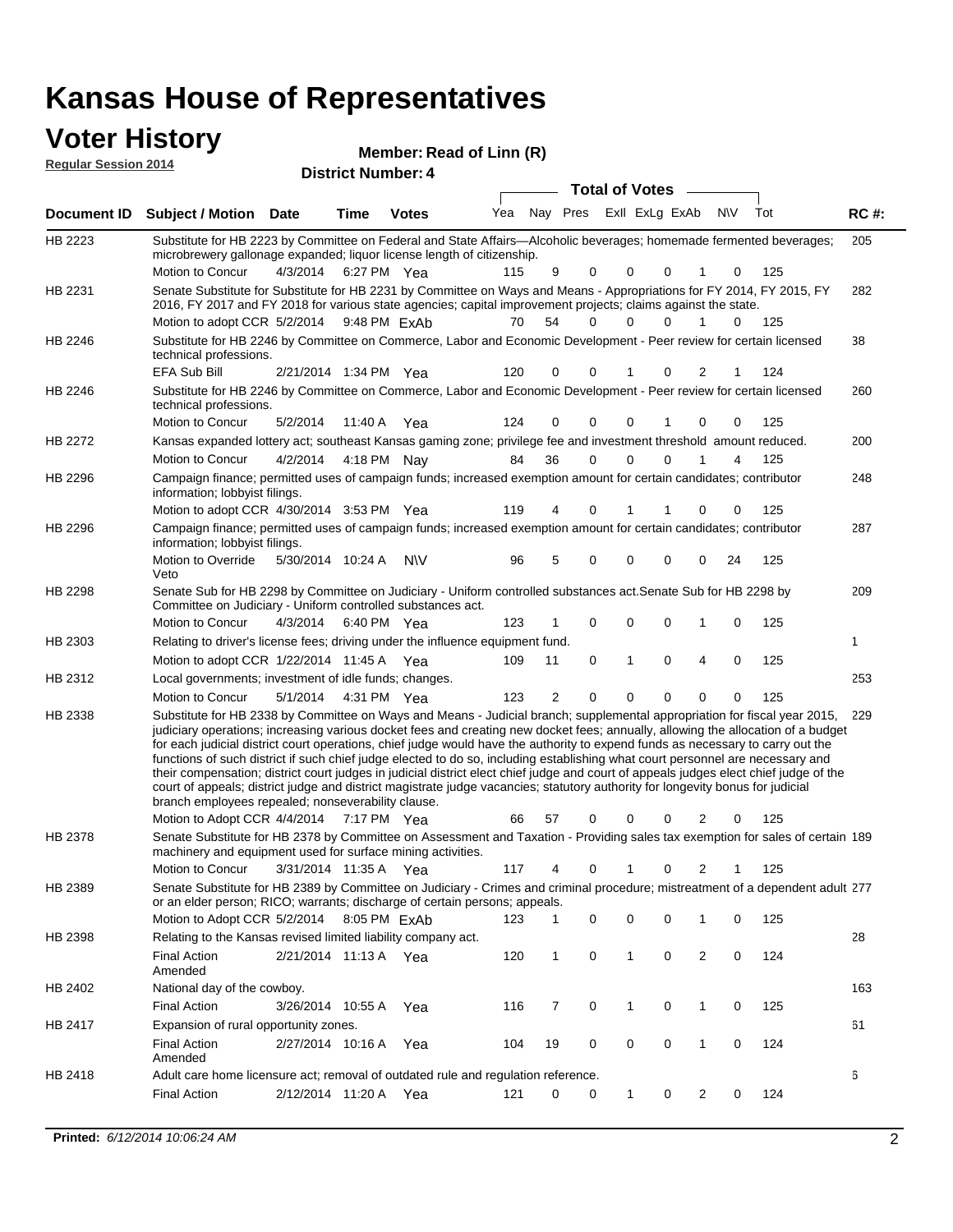### **Voter History**

**Regular Session 2014**

### **Member: Read of Linn (R)**

**District Number: 4**

|             |                                                                                                                                                                                                                                                                                                                                                      |                       | <b>Total of Votes</b> |              |     |             |          |              |                |                |              |     |                |
|-------------|------------------------------------------------------------------------------------------------------------------------------------------------------------------------------------------------------------------------------------------------------------------------------------------------------------------------------------------------------|-----------------------|-----------------------|--------------|-----|-------------|----------|--------------|----------------|----------------|--------------|-----|----------------|
| Document ID | <b>Subject / Motion Date</b>                                                                                                                                                                                                                                                                                                                         |                       | <b>Time</b>           | <b>Votes</b> | Yea |             | Nay Pres |              | Exll ExLg ExAb |                | N\V          | Tot | <b>RC#:</b>    |
| HB 2418     | Kansas department for aging and disability services; adult care homes                                                                                                                                                                                                                                                                                |                       |                       |              |     |             |          |              |                |                |              |     | 221            |
|             | Motion to Concur                                                                                                                                                                                                                                                                                                                                     | 4/4/2014              |                       | 11:49 A ExLa | 122 | 0           | 0        | 1            | 1              | 1              | 0            | 125 |                |
| HB 2419     | City annexation; fire district territory; detachment.                                                                                                                                                                                                                                                                                                |                       |                       |              |     |             |          |              |                |                |              |     | 120            |
|             | <b>Final Action</b>                                                                                                                                                                                                                                                                                                                                  | 3/17/2014 11:19 A Yea |                       |              | 122 | 0           | 0        | 0            | 0              | $\overline{2}$ | $\mathbf{1}$ | 125 |                |
| HB 2419     | City annexation; fire district territory; detachment.                                                                                                                                                                                                                                                                                                |                       |                       |              |     |             |          |              |                |                |              |     | 196            |
|             | Motion to Concur                                                                                                                                                                                                                                                                                                                                     | 4/2/2014              |                       | 10:32 A Yea  | 122 | 0           | 0        | 0            | 0              | 2              | $\mathbf{1}$ | 125 |                |
| HB 2420     | School crossing quards.                                                                                                                                                                                                                                                                                                                              |                       |                       |              |     |             |          |              |                |                |              |     | 5              |
|             | <b>Final Action</b><br>Amended                                                                                                                                                                                                                                                                                                                       | 2/10/2014 11:12 A     |                       | Yea          | 118 | 0           | 0        | 3            | $\mathbf{1}$   | $\overline{2}$ | 0            | 124 |                |
| HB 2420     | School crossing guards.                                                                                                                                                                                                                                                                                                                              |                       |                       |              |     |             |          |              |                |                |              |     | 197            |
|             | Motion to Concur                                                                                                                                                                                                                                                                                                                                     | 4/2/2014              | 10:34 A               | Yea          | 123 | 0           | 0        | 0            | 0              | 2              | 0            | 125 |                |
| HB 2422     | Defining watercraft for purposes of taxation.                                                                                                                                                                                                                                                                                                        |                       |                       |              |     |             |          |              |                |                |              |     | 14             |
|             | <b>Final Action</b><br>Amended                                                                                                                                                                                                                                                                                                                       | 2/14/2014 11:13 A     |                       | Yea          | 118 | 0           | 0        | 2            | $\mathbf 0$    | 4              | 0            | 124 |                |
| HB 2424     | Robert G. (Bob) Bethell interchange.                                                                                                                                                                                                                                                                                                                 |                       |                       |              |     |             |          |              |                |                |              |     | 85             |
|             | EFA Sub Bill                                                                                                                                                                                                                                                                                                                                         | 2/27/2014 4:03 PM Yea |                       |              | 119 | 4           | 0        | 0            | $\mathbf 0$    |                | 0            | 124 |                |
| HB 2424     | Substitute for HB 2424 by Committee on Transportation - Designating the Robert G. (Bob) Bethell interchange; the SGT David 190<br>Enzbrenner memorial highway; t the Pack S Clair highway; the ancient Indian traders trail; the Harper county veterans<br>memorial highway; the Bonnie Huy memorial highway; the Bonnie Sharp memorial interchange. |                       |                       |              |     |             |          |              |                |                |              |     |                |
|             | Motion to Concur                                                                                                                                                                                                                                                                                                                                     | 3/31/2014 11:37 A Yea |                       |              | 117 | 3           | 0        | 1            | 0              | 2              | 2            | 125 |                |
| HB 2429     | Making the water conservation program part of and supplemental to the Kansas water appropriation act.                                                                                                                                                                                                                                                |                       |                       |              |     |             |          |              |                |                |              |     | $\overline{7}$ |
|             | <b>Final Action</b><br>Amended                                                                                                                                                                                                                                                                                                                       | 2/12/2014 11:22 A     |                       | Yea          | 121 | 0           | 0        | 1            | $\Omega$       | 2              | 0            | 124 |                |
| HB 2430     | Promoting employment across Kansas act; benefits.                                                                                                                                                                                                                                                                                                    |                       |                       |              |     |             |          |              |                |                |              |     | 90             |
|             | EFA Sub Bill                                                                                                                                                                                                                                                                                                                                         | 2/27/2014 4:08 PM Yea |                       |              | 110 | 13          | 0        | 0            | $\Omega$       | 1              | $\Omega$     | 124 |                |
| HB 2430     | Substitute for HB 2430 by Committee on Commerce, Labor and Economic Development - Promoting employment across<br>Kansas act; benefits.                                                                                                                                                                                                               |                       |                       |              |     |             |          |              |                |                |              |     | 278            |
|             | Motion to adopt CCR 5/2/2014                                                                                                                                                                                                                                                                                                                         |                       |                       | 8:09 PM ExAb | 114 | 10          | 0        | 0            | $\mathbf 0$    | 1              | 0            | 125 |                |
| HB 2433     | Relating to the Kansas uniform securities act.                                                                                                                                                                                                                                                                                                       |                       |                       |              |     |             |          |              |                |                |              |     | 62             |
|             | <b>Final Action</b><br>Amended                                                                                                                                                                                                                                                                                                                       | 2/27/2014 10:17 A Yea |                       |              | 123 | 0           | 0        | 0            | 0              | 1              | 0            | 124 |                |
| HB 2433     | Relating to the Kansas uniform securities act.                                                                                                                                                                                                                                                                                                       |                       |                       |              |     |             |          |              |                |                |              |     | 243            |
|             | Motion to adopt CCR 4/30/2014 3:27 PM Yea                                                                                                                                                                                                                                                                                                            |                       |                       |              | 123 | 0           | 0        | 1            | 1              | 0              | 0            | 125 |                |
| HB 2436     | Substitute for HB 2436 by Committee on Vision 2020 - Boards of cosmetology and barbering; agreements on inspectors of<br>dual-licensed facilities.                                                                                                                                                                                                   |                       |                       |              |     |             |          |              |                |                |              |     | 19             |
|             | Final Action Sub Bill 2/19/2014 11:32 A                                                                                                                                                                                                                                                                                                              |                       |                       | Yea          | 122 | 0           | 0        | 0            | 0              | 2              | 0            | 124 |                |
| HB 2436     | Substitute for HB 2436 by Committee on Vision 2020 - Boards of cosmetology and barbering; agreements on inspectors of<br>dual-licensed facilities.                                                                                                                                                                                                   |                       |                       |              |     |             |          |              |                |                |              |     | 206            |
|             | Motion to Concur                                                                                                                                                                                                                                                                                                                                     | 4/3/2014              |                       | 6:30 PM Yea  | 117 | 7           | 0        | 0            | 0              | 1              | 0            | 125 |                |
| HB 2440     | Emerging industry investment act; treatment of certain bioscience companies.                                                                                                                                                                                                                                                                         |                       |                       |              |     |             |          |              |                |                |              |     | 39             |
|             | <b>Emergency Final</b><br>Action                                                                                                                                                                                                                                                                                                                     | 2/21/2014 1:36 PM Yea |                       |              | 116 | 4           | 0        | $\mathbf{1}$ | 0              | 2              | $\mathbf{1}$ | 124 |                |
| HB 2442     | Escalating penalties for repeat felony evade and elude cases.                                                                                                                                                                                                                                                                                        |                       |                       |              |     |             |          |              |                |                |              |     | 107            |
|             | EFA Sub Bill                                                                                                                                                                                                                                                                                                                                         | 2/27/2014 4:32 PM Yea |                       |              | 111 | 12          | 0        | 0            | 0              | $\mathbf{1}$   | 0            | 124 |                |
| HB 2444     | Spendthrift trusts.                                                                                                                                                                                                                                                                                                                                  |                       |                       |              |     |             |          |              |                |                |              |     | 36             |
|             | <b>Emergency Final</b><br><b>Action Amend</b>                                                                                                                                                                                                                                                                                                        | 2/21/2014 1:32 PM Yea |                       |              | 120 | $\mathbf 0$ | 0        | $\mathbf{1}$ | 0              | 2              | $\mathbf{1}$ | 124 |                |
| HB 2444     | Spendthrift trusts.                                                                                                                                                                                                                                                                                                                                  |                       |                       |              |     |             |          |              |                |                |              |     | 198            |
|             | Motion to Concur                                                                                                                                                                                                                                                                                                                                     | 4/2/2014              | 10:37 A               | Yea          | 123 | 0           | 0        | 0            | 0              | $\overline{2}$ | 0            | 125 |                |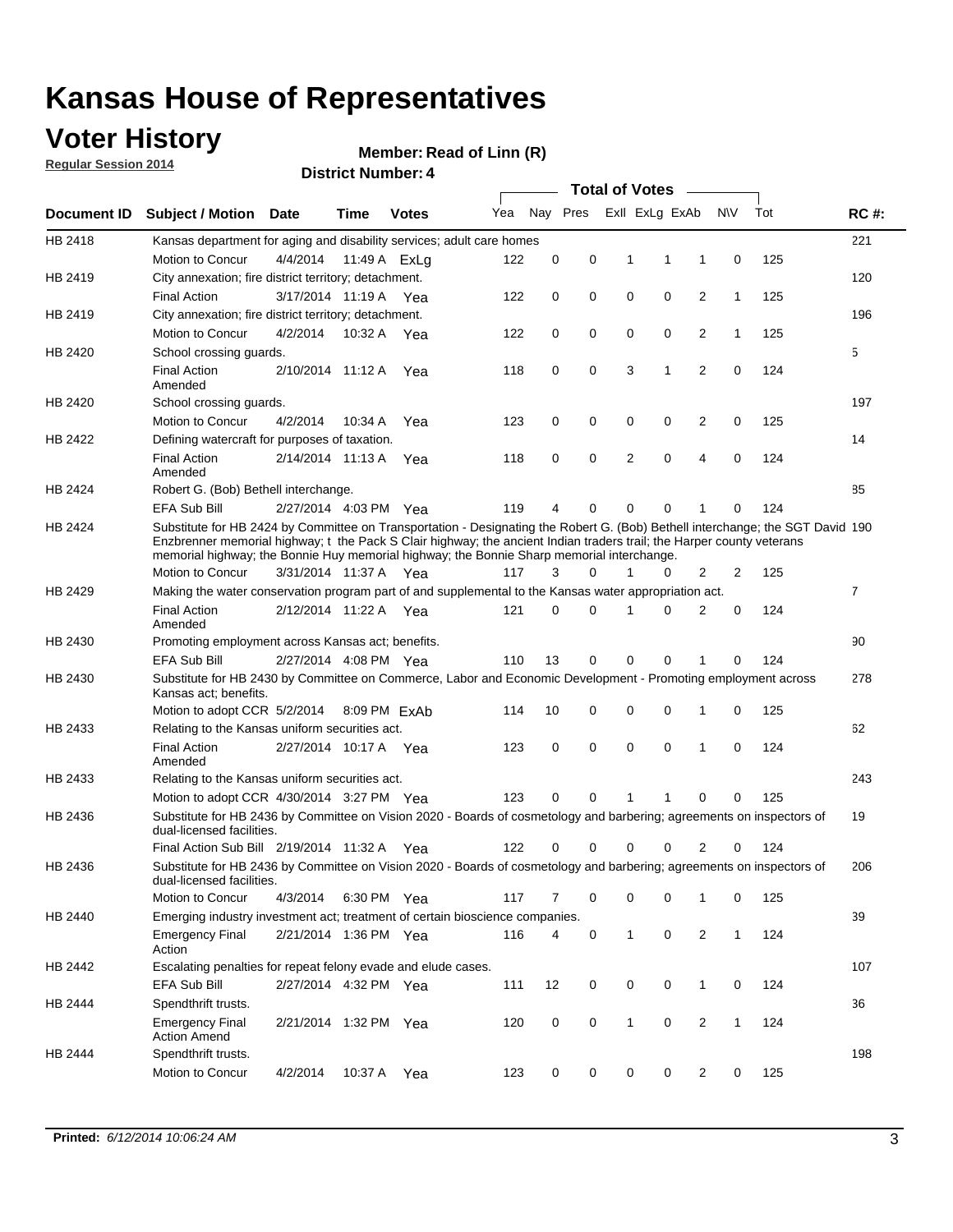### **Voter History**

| <b>VULGE LIISLUI Y</b><br><b>Regular Session 2014</b> |                                                                                                                                                                                                                                                                                                                                 |                       | <b>District Number: 4</b> |              | Member: Read of Linn (R) |                       |                     |  |          |          |                |           |     |              |  |
|-------------------------------------------------------|---------------------------------------------------------------------------------------------------------------------------------------------------------------------------------------------------------------------------------------------------------------------------------------------------------------------------------|-----------------------|---------------------------|--------------|--------------------------|-----------------------|---------------------|--|----------|----------|----------------|-----------|-----|--------------|--|
|                                                       |                                                                                                                                                                                                                                                                                                                                 |                       |                           |              |                          | <b>Total of Votes</b> |                     |  |          |          |                |           |     |              |  |
| Document ID                                           | <b>Subject / Motion</b>                                                                                                                                                                                                                                                                                                         | <b>Date</b>           | Time                      | <b>Votes</b> | Yea                      | Nav                   | Pres ExII ExLg ExAb |  |          |          |                | <b>NV</b> | Tot | <b>RC#:</b>  |  |
| HB 2445                                               | Allowing for criminal discovery materials to be provided to defendant or defendant's counsel.                                                                                                                                                                                                                                   |                       |                           |              |                          |                       |                     |  |          |          |                |           |     | 63           |  |
|                                                       | <b>Final Action</b><br>Amended                                                                                                                                                                                                                                                                                                  | 2/27/2014 10:19 A Yea |                           |              | 123                      | $\Omega$              | $\Omega$            |  | $\Omega$ | $\Omega$ |                | $\Omega$  | 124 |              |  |
| HB 2446                                               | District courts; court trustee operations fund. judicial process; concerning sentencing dispositions, probation and postrelease<br>supervision; concerning expungement of driving under the influence and criminal refusal convictions; concerning trials,<br>conduct of jury after case is submitted.                          |                       |                           |              |                          |                       |                     |  |          |          |                |           |     | <sup>8</sup> |  |
|                                                       | <b>Final Action</b>                                                                                                                                                                                                                                                                                                             | 2/12/2014 11:23 A     |                           | Yea          | 121                      | 0                     | $\Omega$            |  |          | $\Omega$ | 2              | $\Omega$  | 124 |              |  |
| HB 2446                                               | Senate Substitute for HB 2446 by Committee on Judiciary - Courts; allocating moneys from driver's license fees to judicial<br>branch nonjudicial salary adjustment fund; allowing chief justice to authorize expenditures from court trustee operations fund in<br>certain judicial districts; time limits for court decisions. |                       |                           |              |                          |                       |                     |  |          |          |                | 239       |     |              |  |
|                                                       | Motion to adopt CCR 4/30/2014 3:01 PM Yea                                                                                                                                                                                                                                                                                       |                       |                           |              | 121                      | $\overline{2}$        | $\Omega$            |  | 1        | 1        | $\Omega$       | $\Omega$  | 125 |              |  |
| <b>HB 2447</b>                                        | Real property; trespass and liability.                                                                                                                                                                                                                                                                                          |                       |                           |              |                          |                       |                     |  |          |          |                |           |     | 29           |  |
|                                                       | <b>Final Action</b><br>Amended                                                                                                                                                                                                                                                                                                  | 2/21/2014 11:14 A     |                           | Yea          | 119                      | $\mathfrak{p}$        | $\Omega$            |  | 1        | $\Omega$ | $\mathfrak{p}$ | $\Omega$  | 124 |              |  |
| <b>HB 2447</b>                                        | Real property; trespass and liability.                                                                                                                                                                                                                                                                                          |                       |                           |              |                          |                       |                     |  |          |          |                |           |     | 202          |  |
|                                                       | Motion to Adopt CCR 4/3/2014 6:10 PM Yea                                                                                                                                                                                                                                                                                        |                       |                           |              | 122                      | 2                     | $\Omega$            |  | 0        | $\Omega$ | 1              | $\Omega$  | 125 |              |  |
| HB 2448                                               | Interference with judicial process.                                                                                                                                                                                                                                                                                             |                       |                           |              |                          |                       |                     |  |          |          |                |           |     | 30           |  |
|                                                       | <b>Final Action</b>                                                                                                                                                                                                                                                                                                             | 2/21/2014 11:16 A     |                           | Yea          | 121                      | $\Omega$              | $\Omega$            |  |          | 0        | 2              | $\Omega$  | 124 |              |  |
| <b>HB 2448</b>                                        | Senate Substitute for HB 2448 by Committee on Judiciary - Updating provisions relating to the Kansas bureau of<br>investigation's DNA database: amending the crime of interference with                                                                                                                                         |                       |                           |              |                          |                       |                     |  |          |          |                |           |     | 240          |  |

| <b>HB 2448</b><br>Senate Substitute for HB 2448 by Committee on Judiciary - Updating provisions relating to the Kansas bureau of<br>investigation's DNA database; amending the crime of interference with |                                                                                                                                                                                 |                       |                       |       |     |                |             |          |          |                |          |     | 240 |
|-----------------------------------------------------------------------------------------------------------------------------------------------------------------------------------------------------------|---------------------------------------------------------------------------------------------------------------------------------------------------------------------------------|-----------------------|-----------------------|-------|-----|----------------|-------------|----------|----------|----------------|----------|-----|-----|
|                                                                                                                                                                                                           | Motion to adopt CCR 4/30/2014 3:10 PM Yea                                                                                                                                       |                       |                       |       | 116 | $\overline{7}$ | 0           |          |          | $\Omega$       | 0        | 125 |     |
| HB 2451                                                                                                                                                                                                   | Electric utilities; creating the electric highway fee.                                                                                                                          |                       |                       |       |     |                |             |          |          |                |          |     | 96  |
|                                                                                                                                                                                                           | <b>EFA Sub Bill</b>                                                                                                                                                             | 2/27/2014 4:18 PM Nay |                       |       | 64  | 59             | 0           | $\Omega$ | $\Omega$ |                | 0        | 124 |     |
| HB 2451                                                                                                                                                                                                   | Substitute for HB 2451 by Committee on Transportation - Increasing registration fees for electric vehicles.                                                                     |                       |                       |       |     |                |             |          |          |                |          |     | 207 |
|                                                                                                                                                                                                           | Motion to Concur                                                                                                                                                                | 4/3/2014              | 6:34 PM Yea           |       | 94  | 30             | $\Omega$    | $\Omega$ | $\Omega$ |                | 0        | 125 |     |
| <b>HB 2452</b>                                                                                                                                                                                            | Substitute for HB 2452 by Committee on Transportation - Distinctive license plates; donate life, disabled veterans, rotary<br>international, Kansas horse council.              |                       |                       |       |     |                |             |          |          |                |          | 41  |     |
|                                                                                                                                                                                                           | EFA Sub Bill                                                                                                                                                                    | 2/21/2014 1:39 PM Yea |                       |       | 120 | $\Omega$       | 0           |          | $\Omega$ | 2              | 1        | 124 |     |
| <b>HB 2452</b>                                                                                                                                                                                            | Substitute for HB 2452 by Committee on Transportation - Distinctive license plates; donate life, disabled veterans, rotary<br>international, Kansas horse council, motorcycles. |                       |                       |       |     |                |             |          |          |                |          |     | 208 |
|                                                                                                                                                                                                           | Motion to Concur                                                                                                                                                                | 4/3/2014 6:37 PM Yea  |                       |       | 123 | 1              | 0           | 0        | 0        | 1              | 0        | 125 |     |
| HB 2453                                                                                                                                                                                                   | Protecting religious freedom regarding marriage.                                                                                                                                |                       |                       |       |     |                |             |          |          |                |          |     | 9   |
|                                                                                                                                                                                                           | <b>Final Action</b><br>Amended                                                                                                                                                  | 2/12/2014 11:28 A Yea |                       |       | 72  | 49             | $\Omega$    | 1        | $\Omega$ | 2              | $\Omega$ | 124 |     |
| <b>HB 2455</b>                                                                                                                                                                                            | Property tax exemption for certain utility systems located on military installation.                                                                                            |                       |                       |       |     |                |             |          |          |                |          |     | 108 |
|                                                                                                                                                                                                           | <b>Emergency Final</b><br><b>Action Amend</b>                                                                                                                                   | 3/6/2014              | 11:23 A Yea           |       | 119 | 1              | 0           | 2        |          | $\overline{2}$ | 0        | 125 |     |
| HB 2456                                                                                                                                                                                                   | Property taxation; defining commercial and industrial machinery and equipment; motor vehicles, members of military service<br>and active guard and reservists.                  |                       |                       |       |     |                |             |          |          |                |          |     | 49  |
|                                                                                                                                                                                                           | <b>Final Action</b><br>Amended                                                                                                                                                  |                       | 2/26/2014 11:32 A Yea |       | 100 | 23             | $\Omega$    | $\Omega$ | $\Omega$ | 1              | $\Omega$ | 124 |     |
| HB 2463                                                                                                                                                                                                   | Creating civil liability for acts of terrorism; forfeiture of property related to violations of certain criminal acts.                                                          |                       |                       |       |     |                |             |          |          |                |          |     | 50  |
|                                                                                                                                                                                                           | <b>Final Action</b><br>Amended                                                                                                                                                  |                       | 2/26/2014 11:33 A Yea |       | 123 | $\Omega$       | $\Omega$    | $\Omega$ | $\Omega$ | 1              | $\Omega$ | 124 |     |
| HB 2463                                                                                                                                                                                                   | Creating civil liability for acts of terrorism; forfeiture of property related to violations of certain criminal acts.                                                          |                       |                       |       |     |                |             |          |          |                |          |     | 194 |
|                                                                                                                                                                                                           | Motion to Concur                                                                                                                                                                | 4/1/2014              | 10:46 A Yea           |       | 123 | $\Omega$       | $\mathbf 0$ |          | $\Omega$ |                | 0        | 125 |     |
| <b>HB 2464</b>                                                                                                                                                                                            | Allowing banks, trust companies and savings and loans to claim the expensing deduction for privilege tax filers under the<br>Kansas income tax act.                             |                       |                       |       |     |                |             |          |          |                |          | 15  |     |
|                                                                                                                                                                                                           | <b>Final Action</b><br>Amended                                                                                                                                                  | 2/14/2014 11:14 A     |                       | - Yea | 118 | 0              | $\Omega$    | 2        | $\Omega$ | 4              | 0        | 124 |     |
|                                                                                                                                                                                                           |                                                                                                                                                                                 |                       |                       |       |     |                |             |          |          |                |          |     |     |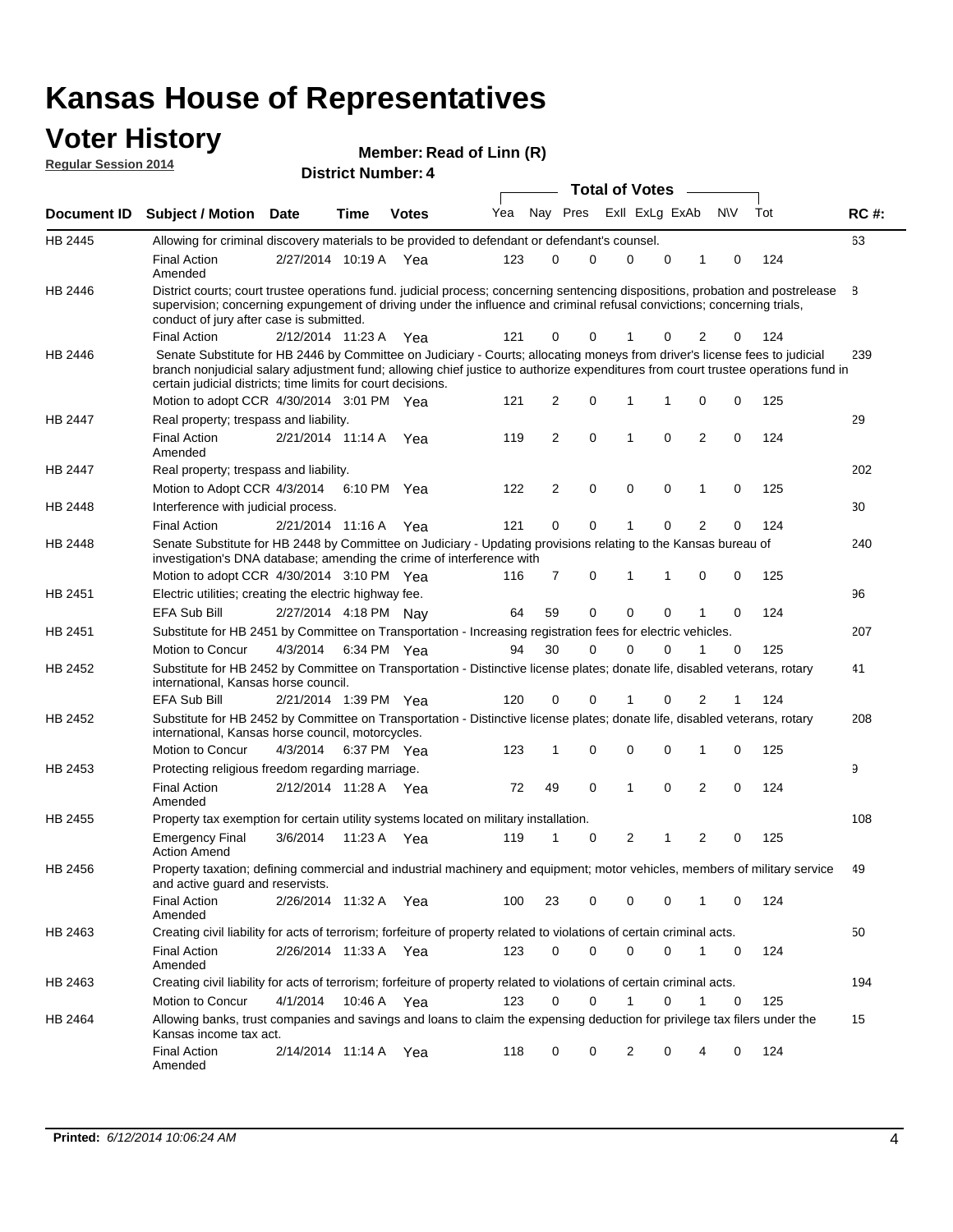### **Voter History**

**Regular Session 2014**

|                    |                                                                                                                                                                             |                       |      | <b>Total of Votes</b> |     |                |             |                |             |                |             |     |             |
|--------------------|-----------------------------------------------------------------------------------------------------------------------------------------------------------------------------|-----------------------|------|-----------------------|-----|----------------|-------------|----------------|-------------|----------------|-------------|-----|-------------|
| <b>Document ID</b> | <b>Subject / Motion</b>                                                                                                                                                     | <b>Date</b>           | Time | <b>Votes</b>          | Yea | Nay Pres       |             | Exll ExLg ExAb |             |                | <b>NV</b>   | Tot | <b>RC#:</b> |
| HB 2466            | Relating to administrative procedure; judicial review.                                                                                                                      |                       |      |                       |     |                |             |                |             |                |             |     | 37          |
|                    | <b>Emergency Final</b><br><b>Action Amend</b>                                                                                                                               | 2/21/2014 1:33 PM Yea |      |                       | 118 | $\overline{2}$ | 0           | 1              | $\mathbf 0$ | 2              | 1           | 124 |             |
| <b>HB 2470</b>     | Purchasing authority for certain insurance by the state board of regents for state educational institutions.                                                                |                       |      |                       |     |                |             |                |             |                |             |     | 16          |
|                    | <b>Final Action</b>                                                                                                                                                         | 2/17/2014 11:20 A Yea |      |                       | 120 | $\mathbf 0$    | $\mathbf 0$ | 3              | 0           | 1              | $\mathbf 0$ | 124 |             |
| HB 2475            | Personal financial literacy program as a requirement for high school graduation.                                                                                            |                       |      |                       |     |                |             |                |             |                |             |     | 126         |
|                    | <b>Final Action</b><br>Amended                                                                                                                                              | 3/19/2014 11:22 A Yea |      |                       | 110 | 12             | 0           | 0              | 1           | 2              | 0           | 125 |             |
| HB 2478            | Venue for crimes committed with an electronic device.                                                                                                                       |                       |      |                       |     |                |             |                |             |                |             |     | 51          |
|                    | <b>Final Action</b>                                                                                                                                                         | 2/26/2014 11:34 A     |      | Yea                   | 123 | 0              | 0           | $\Omega$       | $\mathbf 0$ | 1              | 0           | 124 |             |
| HB 2479            | Removing 2015 sunset provision from law requiring ignition interlock device after first test failure or alcohol or drug-related<br>conviction.                              |                       |      |                       |     |                |             |                |             |                |             |     | 115         |
|                    | <b>Final Action</b><br>Amended                                                                                                                                              | 3/14/2014 11:14 A     |      | Yea                   | 117 | 0              | 0           | $\overline{2}$ | 1           | 4              | 1           | 125 |             |
| HB 2479            | Removing 2015 sunset provision from law requiring ignition interlock device after first test failure or alcohol or drug-related<br>conviction.                              |                       |      |                       |     |                |             |                |             |                |             |     | 210         |
|                    | Motion to Concur                                                                                                                                                            | 4/3/2014              |      | 6:47 PM Yea           | 122 | $\overline{2}$ | $\mathbf 0$ | $\mathbf 0$    | $\mathbf 0$ | 1              | 0           | 125 |             |
| HB 2480            | Repealing the review of TeleKansas I.                                                                                                                                       |                       |      |                       |     |                |             |                |             |                |             |     | 64          |
|                    | <b>Final Action</b><br>Amended                                                                                                                                              | 2/27/2014 10:20 A Yea |      |                       | 123 | 0              | $\mathbf 0$ | $\mathbf 0$    | $\mathbf 0$ | 1              | 0           | 124 |             |
| HB 2480            | Repealing the review of TeleKansas I.                                                                                                                                       |                       |      |                       |     |                |             |                |             |                |             |     | 250         |
|                    | Motion to Concur                                                                                                                                                            | 5/1/2014              |      | 1:54 PM Yea           | 123 | 1              | 0           | 0              | 0           | 0              | 1           | 125 |             |
| HB 2482            | Authority of state corporation commission to intervene in court proceedings.                                                                                                |                       |      |                       |     |                |             |                |             |                |             |     | 65          |
|                    | <b>Final Action</b><br>Amended                                                                                                                                              | 2/27/2014 10:21 A     |      | Yea                   | 121 | $\overline{2}$ | 0           | $\mathbf 0$    | $\mathbf 0$ | 1              | 0           | 124 |             |
| HB 2482            | Senate Substitute for HB 2482 by Committee on Utilities - Creating the energy efficiency investment act.                                                                    |                       |      |                       |     |                |             |                |             |                |             |     | 211         |
|                    | Motion to Concur                                                                                                                                                            | 4/3/2014 7:02 PM Yea  |      |                       | 99  | 25             | 0           | $\Omega$       | 0           | 1              | 0           | 125 |             |
| HB 2487            | Construction of electric transmission lines and certificates of public convenience and necessity.                                                                           |                       |      |                       |     |                |             |                |             |                |             |     | 66          |
|                    | <b>Final Action</b><br>Amended                                                                                                                                              | 2/27/2014 10:22 A     |      | Yea                   | 113 | 10             | 0           | $\mathbf 0$    | 0           | 1              | 0           | 124 |             |
| HB 2487            | Relating to the powers and duties of the state corporation commission; construction of electric transmission lines and<br>certificates of public convenience and necessity. |                       |      |                       |     |                |             |                |             |                |             |     | 254         |
|                    | Sub motion to concur 5/1/2014 4:36 PM Yea                                                                                                                                   |                       |      |                       | 117 | 8              | 0           | 0              | $\mathbf 0$ | 0              | 0           | 125 |             |
| HB 2488            | Kansas electric transmission authority and the purpose and composition of the authority.                                                                                    |                       |      |                       |     |                |             |                |             |                |             |     | 10          |
|                    | <b>Final Action</b><br>Amended                                                                                                                                              | 2/12/2014 11:30 A     |      | Yea                   | 108 | 13             | 0           | 1              | 0           | 2              | 0           | 124 |             |
| HB 2488            | Kansas electric transmission authority and the purpose and composition of the authority.                                                                                    |                       |      |                       |     |                |             |                |             |                |             |     | 158         |
|                    | Motion to Concur                                                                                                                                                            | 3/25/2014 10:43 A     |      | Yea                   | 107 | 15             | 0           | $\mathbf 1$    | 0           | 2              | 0           | 125 |             |
| HB 2489            | Legislative review of exceptions to disclosure of public records.                                                                                                           |                       |      |                       |     |                |             |                |             |                |             |     | 67          |
|                    | <b>Final Action</b><br>Amended                                                                                                                                              | 2/27/2014 10:23 A Yea |      |                       | 122 | $\mathbf{1}$   | 0           | 0              | 0           | 1              | 0           | 124 |             |
| HB 2490            | Criminal procedure; conduct of jury after case is submitted.                                                                                                                |                       |      |                       |     |                |             |                |             |                |             |     | 31          |
|                    | <b>Final Action</b><br>Amended                                                                                                                                              | 2/21/2014 11:17 A Yea |      |                       | 121 | 0              | 0           | $\mathbf{1}$   | 0           | 2              | 0           | 124 |             |
| HB 2490            | Capital murder; attempt; murder in the first degree; sentencing.                                                                                                            |                       |      |                       |     |                |             |                |             |                |             |     | 241         |
|                    | Motion to adopt CCR 4/30/2014 3:16 PM Yea                                                                                                                                   |                       |      |                       | 123 | 0              | 0           | 1              | 1           | 0              | 0           | 125 |             |
| HB 2491            | Kansas tort claims act; attorney may appear in small claims action.                                                                                                         |                       |      |                       |     |                |             |                |             |                |             |     | 20          |
|                    | <b>Final Action</b><br>Amended                                                                                                                                              | 2/19/2014 11:34 A Yea |      |                       | 120 | $\overline{c}$ | 0           | 0              | 0           | $\overline{2}$ | 0           | 124 |             |
| HB 2491            | Kansas tort claims act; attorney may appear in small claims action.                                                                                                         |                       |      |                       |     |                |             |                |             |                |             |     | 199         |
|                    | Motion to Concur                                                                                                                                                            | 4/2/2014              |      | 10:40 A Yea           | 121 | 2              | 0           | 0              | 0           | $\overline{2}$ | 0           | 125 |             |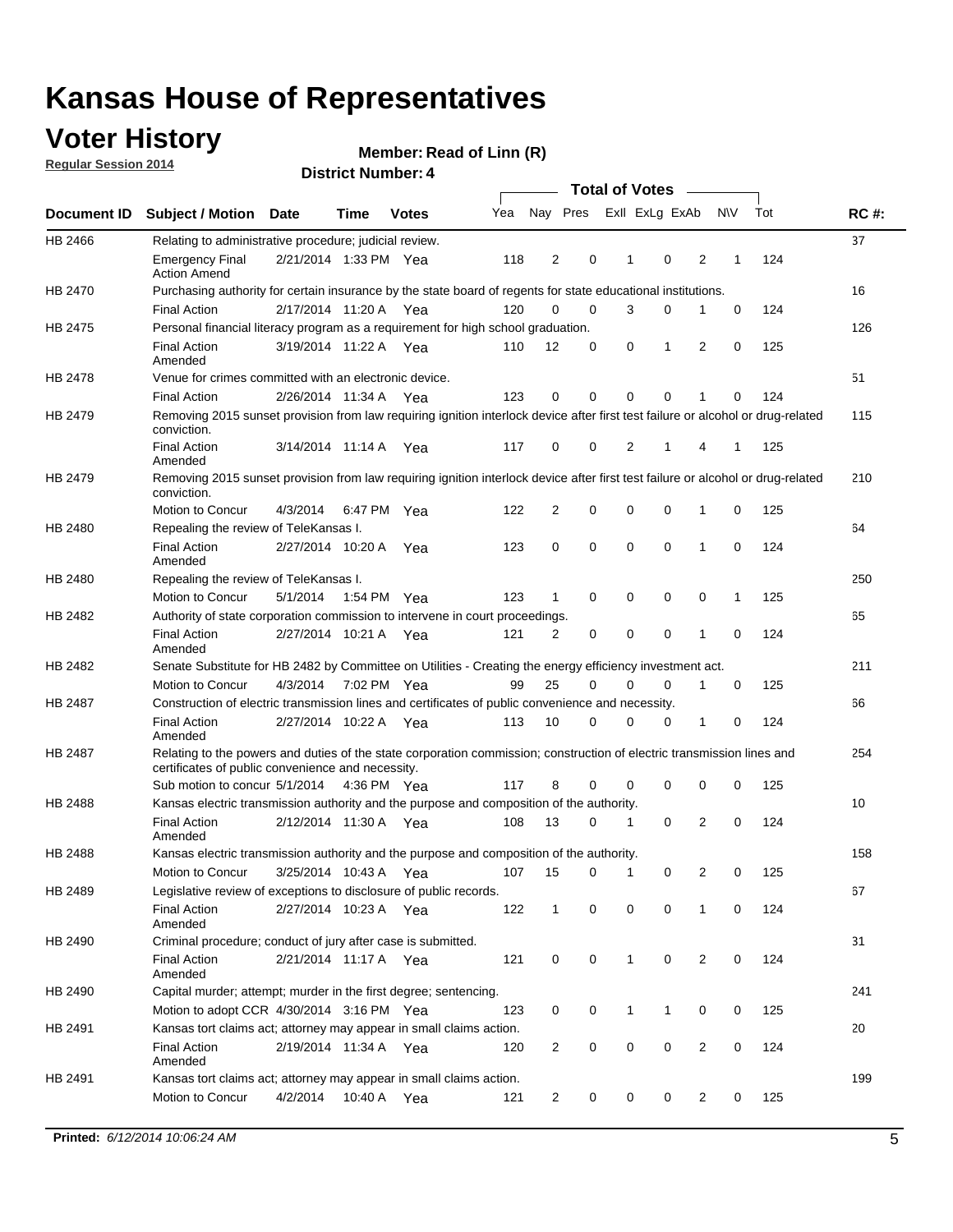### **Voter History**

**Regular Session 2014**

#### **Member: Read of Linn (R)**

**District Number: 4**

|         | <b>Total of Votes</b>                                                                                                                                                                                                                                  |                       |             |              |     |             |             |                |             |              |              |     |             |
|---------|--------------------------------------------------------------------------------------------------------------------------------------------------------------------------------------------------------------------------------------------------------|-----------------------|-------------|--------------|-----|-------------|-------------|----------------|-------------|--------------|--------------|-----|-------------|
|         | Document ID Subject / Motion Date                                                                                                                                                                                                                      |                       | Time        | <b>Votes</b> | Yea | Nay Pres    |             | Exll ExLg ExAb |             |              | <b>NV</b>    | Tot | <b>RC#:</b> |
| HB 2493 | Relating to surety regulation, appearance bonds and unlawful sexual relations.                                                                                                                                                                         |                       |             |              |     |             |             |                |             |              |              |     | 23          |
|         | <b>Final Action</b><br>Amended                                                                                                                                                                                                                         | 2/20/2014 11:14 A Yea |             |              | 113 | 10          | 0           | 0              | $\mathbf 0$ | $\mathbf 0$  | 1            | 124 |             |
| HB 2495 | Concerning sentencing dispositions, probation and postrelease supervision.                                                                                                                                                                             |                       |             |              |     |             |             |                |             |              |              |     | 24          |
|         | Final Action<br>Amended                                                                                                                                                                                                                                | 2/20/2014 11:17 A Yea |             |              | 122 | 1           | 0           | 0              | $\mathbf 0$ | 0            |              | 124 |             |
| HB 2501 | Human trafficking and related crimes; penalties for buying sexual relations; records and reporting by courts; staff secure facility 25<br>requirements.                                                                                                |                       |             |              |     |             |             |                |             |              |              |     |             |
|         | <b>Final Action</b><br>Amended                                                                                                                                                                                                                         | 2/20/2014 11:18 A Yea |             |              | 123 | $\Omega$    | 0           | $\Omega$       | $\mathbf 0$ | $\Omega$     | 1            | 124 |             |
| HB 2502 | Allowing victim notification on status change of person confined.                                                                                                                                                                                      |                       |             |              |     |             |             |                |             |              |              |     | 26          |
|         | Final Action                                                                                                                                                                                                                                           | 2/20/2014 11:20 A Yea |             |              | 123 | $\Omega$    | 0           | 0              | 0           | $\Omega$     |              | 124 |             |
| HB 2503 | Substitute for HB 2503 by Committee on Federal and State Affairs -- Carrying of concealed handguns by law enforcement<br>officers.                                                                                                                     |                       |             |              |     |             |             |                |             |              |              |     | 230         |
|         | Final Action Sub Bill 4/5/2014                                                                                                                                                                                                                         |                       |             | 10:22 A ExAb | 119 | 1           | 0           | $\Omega$       | $\Omega$    | 4            |              | 125 |             |
| HB 2504 | Repealing outdated provisions relating to the purchase of certain real estate by the department of corrections.                                                                                                                                        |                       |             |              |     |             |             |                |             |              |              |     | 18          |
|         | <b>Final Action</b>                                                                                                                                                                                                                                    | 2/19/2014 11:31 A Yea |             |              | 122 | $\Omega$    | $\Omega$    | 0              | $\Omega$    | 2            | 0            | 124 |             |
| HB 2506 | Repealing K.S.A. 72-60b03, the effective date of the midwestern higher education compact act.                                                                                                                                                          |                       |             |              |     |             |             |                |             |              |              |     | 52          |
|         | <b>Final Action</b>                                                                                                                                                                                                                                    | 2/26/2014 11:35 A Yea |             |              | 122 | 1           | $\Omega$    | $\Omega$       | $\Omega$    | 1            | 0            | 124 |             |
| HB 2506 | Senate Substitute for HB 2506 by Committee on Ways and Means - Education; appropriations for FY 2014 and FY 2015 for<br>various state agencies; amendments concerning postsecondary education; amendments to provisions relating to school<br>finance. |                       |             |              |     |             |             |                |             |              |              |     | 238         |
|         | Motion to Adopt CCR 4/6/2014                                                                                                                                                                                                                           |                       | 9:45 PM Yea |              | 63  | 57          | 0           | $\mathbf 0$    | 0           | 4            | 1            | 125 |             |
| HB 2509 | Emergency medical services amendments.                                                                                                                                                                                                                 |                       |             |              |     |             |             |                |             |              |              |     | 101         |
|         | Emergency Final<br><b>Action Amend</b>                                                                                                                                                                                                                 | 2/27/2014 4:24 PM Yea |             |              | 123 | $\mathbf 0$ | $\mathbf 0$ | $\mathbf 0$    | $\mathbf 0$ | 1            | 0            | 124 |             |
| HB 2510 | Pharmacists and pharmacies; pharmacy technicians; registration and grounds for denial of registration.                                                                                                                                                 |                       |             |              |     |             |             |                |             |              |              |     | 84          |
|         | <b>Emergency Final</b><br>Action                                                                                                                                                                                                                       | 2/27/2014 4:01 PM Nay |             |              | 71  | 52          | 0           | $\Omega$       | $\Omega$    | 1            | $\Omega$     | 124 |             |
| HB 2511 | Liability for property tax on personal property; sale or abandonment of personal property.                                                                                                                                                             |                       |             |              |     |             |             |                |             |              |              |     | 27          |
|         | <b>Final Action</b>                                                                                                                                                                                                                                    | 2/20/2014 11:21 A Yea |             |              | 123 | $\Omega$    | $\Omega$    | $\Omega$       | $\mathbf 0$ | 1            | 0            | 124 |             |
| HB 2514 | Exemption for Federal Home Loan Bank in certain insolvency proceedings involving insurance companies.                                                                                                                                                  |                       |             |              |     |             |             |                |             |              |              |     | 2           |
|         | <b>Final Action</b>                                                                                                                                                                                                                                    | 2/10/2014 11:08 A Yea |             |              | 118 | $\Omega$    | 0           | 3              | 1           | 2            | $\mathbf 0$  | 124 |             |
| HB 2515 | Insurance; confidentiality of work papers from analysis of analysis of financial regulation or market regulation of insurance<br>company or affiliates.                                                                                                |                       |             |              |     |             |             |                |             |              |              |     | 82          |
|         | <b>Emergency Final</b><br>Action                                                                                                                                                                                                                       | 2/27/2014 3:58 PM Yea |             |              | 123 | 0           | 0           | $\mathbf 0$    | 0           | 1            | 0            | 124 |             |
| HB 2515 | Updating statutory references and making corresponding changes due to Executive Reorganization Order No. 41.                                                                                                                                           |                       |             |              |     |             |             |                |             |              |              |     | 269         |
|         | Motion to Adopt CCR 5/2/2014 3:31 PM ExAb                                                                                                                                                                                                              |                       |             |              | 118 | 4           | 0           | 0              | 1           | $\mathbf{1}$ | $\mathbf{1}$ | 125 |             |
| HB 2516 | Amendments relating to health care provider liability insurance and to companies organized to provide such insurance.                                                                                                                                  |                       |             |              |     |             |             |                |             |              |              |     | 3           |
|         | <b>Final Action</b><br>Amended                                                                                                                                                                                                                         | 2/10/2014 11:10 A Yea |             |              | 118 | 0           | 0           | 3              | 1           | 2            | 0            | 124 |             |
| HB 2516 | Amendments relating to health care provider liability insurance and to companies organized to provide such insurance.                                                                                                                                  |                       |             |              |     |             |             |                |             |              |              |     | 191         |
|         | Motion to Concur                                                                                                                                                                                                                                       | 3/31/2014 11:40 A Yea |             |              | 121 | 0           | 0           | 1              | 0           | 2            | 1            | 125 |             |
| HB 2518 | Relating to ballot language statements.                                                                                                                                                                                                                |                       |             |              |     |             |             |                |             |              |              |     | 40          |
|         | Emergency Final<br><b>Action Amend</b>                                                                                                                                                                                                                 | 2/21/2014 1:37 PM Yea |             |              | 116 | 4           | 0           | 1              | 0           | 2            | 1            | 124 |             |
| HB 2525 | Kansas money transmitter act concerning change of controlling interest and notification.                                                                                                                                                               |                       |             |              |     |             |             |                |             |              |              |     | 32          |
|         | <b>Final Action</b>                                                                                                                                                                                                                                    | 2/21/2014 11:18 A Yea |             |              | 105 | 16          | 0           | 1              | 0           | 2            | 0            | 124 |             |
| HB 2525 | Kansas money transmitter act concerning change of controlling interest and notification.                                                                                                                                                               |                       |             |              |     |             |             |                |             |              |              |     | 252         |
|         | Motion to Concur                                                                                                                                                                                                                                       | 5/1/2014              |             | 1:59 PM Yea  | 112 | 13          | 0           | 0              | 0           | 0            | 0            | 125 |             |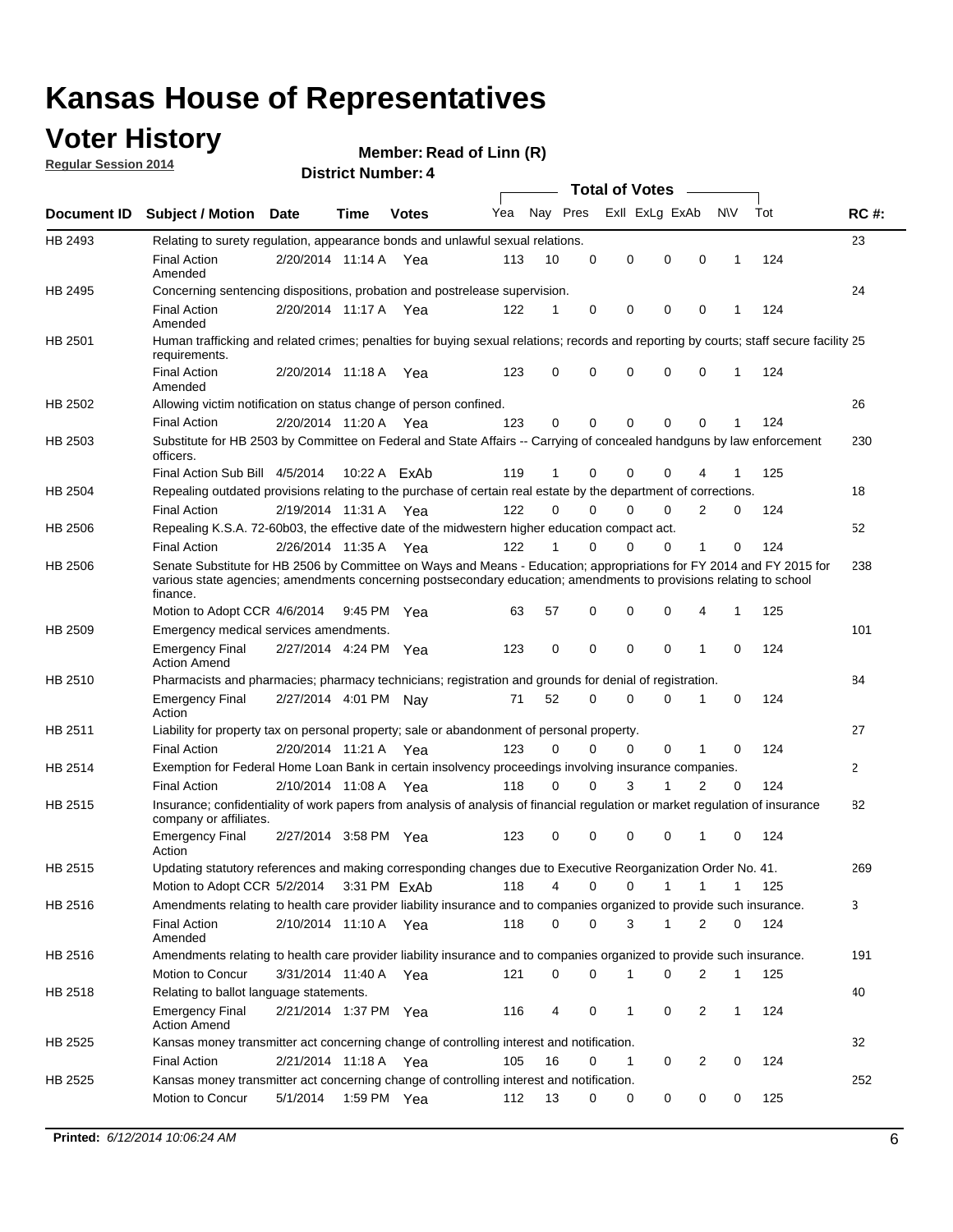### **Voter History Regular Session 2014**

|                |                                                                                                                                                                                                                                                                                                                                                                                        | <b>Total of Votes</b> |              |              |     |    |                         |              |             |  |   |           |     |             |
|----------------|----------------------------------------------------------------------------------------------------------------------------------------------------------------------------------------------------------------------------------------------------------------------------------------------------------------------------------------------------------------------------------------|-----------------------|--------------|--------------|-----|----|-------------------------|--------------|-------------|--|---|-----------|-----|-------------|
| Document ID    | <b>Subject / Motion</b>                                                                                                                                                                                                                                                                                                                                                                | Date                  | Time         | <b>Votes</b> | Yea |    | Nay Pres Exll ExLg ExAb |              |             |  |   | <b>NV</b> | Tot | <b>RC#:</b> |
| HB 2533        | Changing interest credit amounts, member distributions upon termination or death and retirement annuities under the KPERS 42<br>Act of 2015.                                                                                                                                                                                                                                           |                       |              |              |     |    |                         |              |             |  |   |           |     |             |
|                | <b>Emergency Final</b><br><b>Action Amend</b>                                                                                                                                                                                                                                                                                                                                          | 2/21/2014 1:40 PM Yea |              |              | 94  | 26 | 0                       | $\mathbf 1$  | $\mathbf 0$ |  | 2 | 1         | 124 |             |
| HB 2537        | Eliminating font size and type requirement for disclosure statements contained in insurance contracts and explanatory<br>materials printed in any language other than English.                                                                                                                                                                                                         |                       |              |              |     |    |                         |              |             |  |   |           |     | 81          |
|                | <b>Emergency Final</b><br>Action                                                                                                                                                                                                                                                                                                                                                       | 2/27/2014 3:56 PM Yea |              |              | 119 | 4  | 0                       | 0            | 0           |  | 1 | 0         | 124 |             |
| HB 2537        | Insurance; eliminating font and type requirements for certain non-English insurance documents; confidentiality of certain<br>documents; continuation of health insurance for spouse and children of certain emergency personnel and employees of the<br>department of corrections; purchase of certain insurance by the state fair board.<br>Motion to adopt CCR 4/30/2014 3:58 PM Yea |                       |              |              | 122 | 0  | 0                       | 1            | 1           |  | 0 | 1         | 125 | 249         |
| HB 2538        | Giving landowner right of first refusal for antlers of deer illegally shot on landowner's property.                                                                                                                                                                                                                                                                                    |                       |              |              |     |    |                         |              |             |  |   |           |     | 102         |
|                | <b>Emergency Final</b><br><b>Action Amend</b>                                                                                                                                                                                                                                                                                                                                          | 2/27/2014 4:26 PM Nay |              |              | 106 | 17 | 0                       | $\Omega$     | 0           |  | 1 | 0         | 124 |             |
| HB 2541        | Substitute for HB2541 by Committee on Local Government—plastic bottles and containers; labeling; solid waste landfill<br>restrictions.                                                                                                                                                                                                                                                 |                       |              |              |     |    |                         |              |             |  |   |           |     | 121         |
|                | Final Action Sub Bill 3/17/2014 11:21 A Nav                                                                                                                                                                                                                                                                                                                                            |                       |              |              | 102 | 21 | 0                       | 0            | 0           |  | 2 | 0         | 125 |             |
| HB 2542        | Property tax exemption for amateur-built aircraft.                                                                                                                                                                                                                                                                                                                                     |                       |              |              |     |    |                         |              |             |  |   |           |     | 112         |
|                | <b>Final Action</b><br>Amended                                                                                                                                                                                                                                                                                                                                                         | 3/13/2014 11:22 A Yea |              |              | 116 | 4  | 0                       | $\mathbf{1}$ | 1           |  | 2 | 1         | 125 |             |
| HB 2544        | Authorizing postsecondary educational institutions to enter into the state authorization reciprocity agreement to provide<br>distance education.                                                                                                                                                                                                                                       |                       |              |              |     |    |                         |              |             |  |   |           |     | 17          |
|                | <b>Final Action</b>                                                                                                                                                                                                                                                                                                                                                                    | 2/17/2014 11:21 A Yea |              |              | 120 | 0  | 0                       | 3            | 0           |  | 1 | 0         | 124 |             |
| HB 2545        | Extending sunset date on certain agriculture fees from July 1, 2015, to July 1, 2019.                                                                                                                                                                                                                                                                                                  |                       |              |              |     |    |                         |              |             |  |   |           |     | 68          |
|                | <b>Final Action</b><br>Amended                                                                                                                                                                                                                                                                                                                                                         | 2/27/2014 10:25 A Yea |              |              | 99  | 24 | 0                       | $\mathbf 0$  | $\Omega$    |  | 1 | 0         | 124 |             |
| <b>HB 2547</b> | Changing the map copy requirement in mining permit application.                                                                                                                                                                                                                                                                                                                        |                       |              |              |     |    |                         |              |             |  |   |           |     | 53          |
|                | <b>Final Action</b>                                                                                                                                                                                                                                                                                                                                                                    | 2/26/2014 11:36 A     |              | Yea          | 123 | 0  | 0                       | 0            | 0           |  | 1 | 0         | 124 |             |
| HB 2548        | Creating the water program management fund and transferring the air quality fee fund.                                                                                                                                                                                                                                                                                                  |                       |              |              |     |    |                         |              |             |  |   |           |     | 46          |
|                | <b>Emergency Final</b><br>Action                                                                                                                                                                                                                                                                                                                                                       | 2/21/2014 1:46 PM Yea |              |              | 119 | 1  | 0                       | -1           | 0           |  | 2 | 1         | 124 |             |
| HB 2549        | Allowing burial of hazardous waste on-site.                                                                                                                                                                                                                                                                                                                                            |                       |              |              |     |    |                         |              |             |  |   |           |     | 54          |
|                | <b>Final Action</b>                                                                                                                                                                                                                                                                                                                                                                    | 2/26/2014 11:38 A     |              | Yea          | 123 | 0  | 0                       | $\mathbf 0$  | 0           |  | 1 | 0         | 124 |             |
| HB 2550        | Repeal of the atmospheric mercury deposition monitoring network.                                                                                                                                                                                                                                                                                                                       |                       |              |              |     |    |                         |              |             |  |   |           |     | 33          |
|                | <b>Final Action</b>                                                                                                                                                                                                                                                                                                                                                                    | 2/21/2014 11:20 A Yea |              |              | 92  | 29 | 0                       | $\mathbf{1}$ | 0           |  | 2 | 0         | 124 |             |
| HB 2551        | Repealing regulation of PCB disposal facilities.                                                                                                                                                                                                                                                                                                                                       |                       |              |              |     |    |                         |              |             |  |   |           |     | 47          |
|                | <b>Emergency Final</b><br>Action Amend                                                                                                                                                                                                                                                                                                                                                 | 2/21/2014 1:47 PM Yea |              |              | 100 | 20 | 0                       | $\mathbf{1}$ | 0           |  | 2 | 1         | 124 |             |
| HB 2551        | Repealing the regulation of PCB disposal facilities; making changes to the atmospheric mercury deposition monitoring network 271<br>and the disposal of plastic bottles, containers and solid waste.                                                                                                                                                                                   |                       |              |              |     |    |                         |              |             |  |   |           |     |             |
|                | Motion to Adopt CCR 5/2/2014                                                                                                                                                                                                                                                                                                                                                           |                       | 3:45 PM ExAb |              | 105 | 17 | 0                       | 0            | 1           |  | 1 | 1         | 125 |             |
| HB 2552        | Managed care organizations, prompt payment.                                                                                                                                                                                                                                                                                                                                            |                       |              |              |     |    |                         |              |             |  |   |           |     | 69          |
|                | <b>Final Action</b><br>Amended                                                                                                                                                                                                                                                                                                                                                         | 2/27/2014 10:26 A Yea |              |              | 123 | 0  | 0                       | 0            | 0           |  | 1 | 0         | 124 |             |
| HB 2552        | Kansas medical assistance program; managed care organizations; consent for expansion of certain medicaid services.                                                                                                                                                                                                                                                                     |                       |              |              |     |    |                         |              |             |  |   |           |     | 225         |
|                | Motion to Concur                                                                                                                                                                                                                                                                                                                                                                       | 4/4/2014              | 6:13 PM ExLq |              | 68  | 54 | 0                       | 0            | 1           |  | 2 | 0         | 125 |             |
| HB 2553        | Health care compact.                                                                                                                                                                                                                                                                                                                                                                   |                       |              |              |     |    |                         |              |             |  |   |           |     | 141         |
|                | <b>Final Action</b>                                                                                                                                                                                                                                                                                                                                                                    | 3/24/2014 10:15 A     |              | Yea          | 74  | 48 | 0                       | 0            | 0           |  | 3 | 0         | 125 |             |
| HB 2555        | Release of information in support of arrest warrants and search warrants.                                                                                                                                                                                                                                                                                                              |                       |              |              |     |    |                         |              |             |  |   |           |     | 86          |
|                | <b>Emergency Final</b><br><b>Action Amend</b>                                                                                                                                                                                                                                                                                                                                          | 2/27/2014 4:04 PM Yea |              |              | 113 | 10 | 0                       | 0            | 0           |  | 1 | 0         | 124 |             |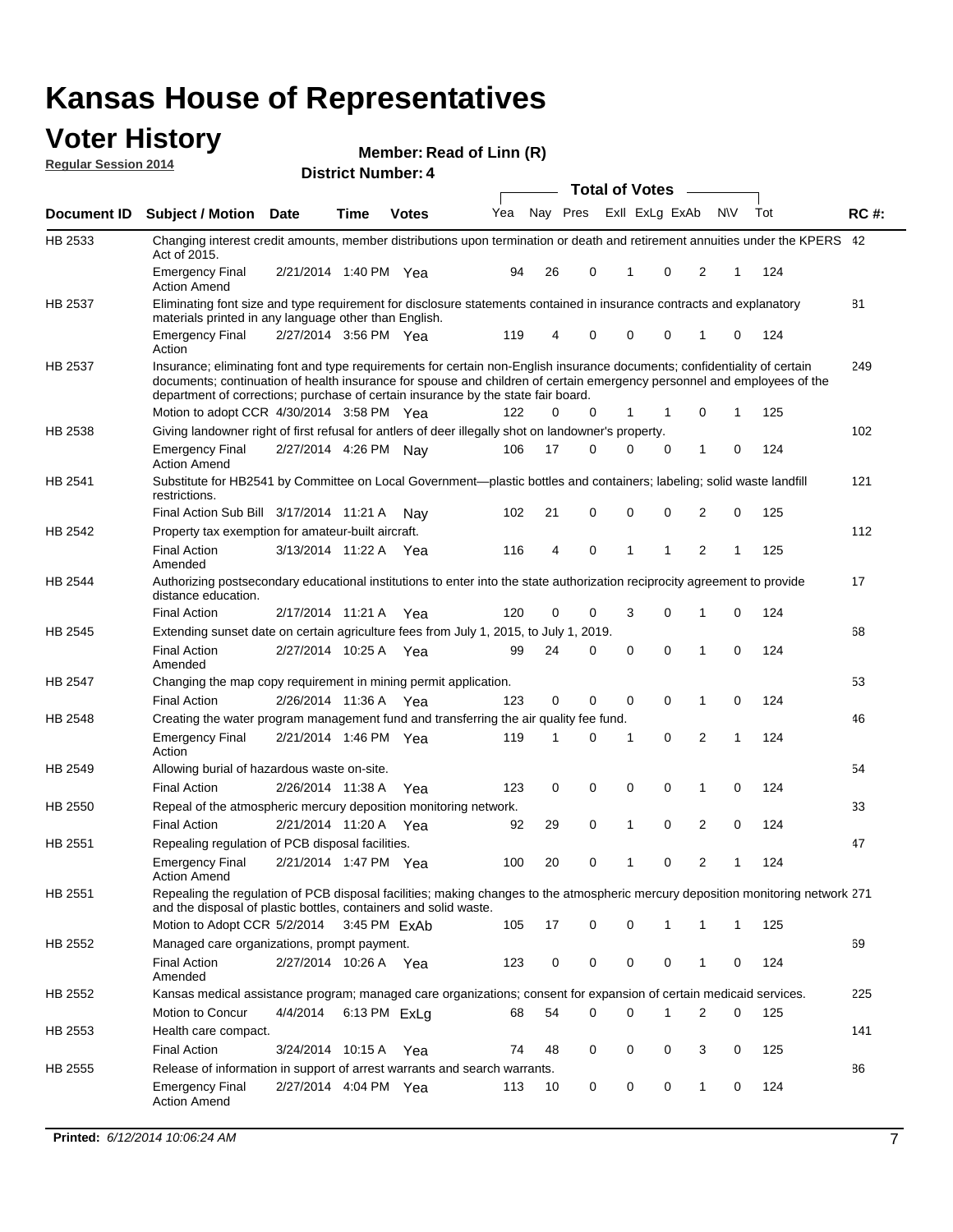# **Voter History**<br> **Regular Session 2014**

**Regular Session 2014**

|                |                                                                                                                                                                                                                                                                                                                                                           |                       |      | <b>Total of Votes</b> |     |          |          |                |             |   |              |     |             |
|----------------|-----------------------------------------------------------------------------------------------------------------------------------------------------------------------------------------------------------------------------------------------------------------------------------------------------------------------------------------------------------|-----------------------|------|-----------------------|-----|----------|----------|----------------|-------------|---|--------------|-----|-------------|
|                | Document ID Subject / Motion Date                                                                                                                                                                                                                                                                                                                         |                       | Time | <b>Votes</b>          | Yea | Nay Pres |          | Exll ExLg ExAb |             |   | <b>NV</b>    | Tot | <b>RC#:</b> |
| <b>HB 2557</b> | Changing penalties for certain taxpayers who file incorrect returns under Kansas income tax act.                                                                                                                                                                                                                                                          |                       |      |                       |     |          |          |                |             |   |              |     | 21          |
|                | <b>Final Action</b><br>Amended                                                                                                                                                                                                                                                                                                                            | 2/19/2014 11:35 A     |      | Yea                   | 122 | 0        | 0        | 0              | 0           | 2 | 0            | 124 |             |
| HB 2561        | Licensure of pharmacists and registration of pharmacy interns by board of pharmacy.                                                                                                                                                                                                                                                                       |                       |      |                       |     |          |          |                |             |   |              |     | 55          |
|                | <b>Final Action</b>                                                                                                                                                                                                                                                                                                                                       | 2/26/2014 11:39 A Yea |      |                       | 105 | 18       | 0        | 0              | 0           | 1 | 0            | 124 |             |
| HB 2564        | Requiring 60-day wait before re-employment for retirement benefit eligibility.                                                                                                                                                                                                                                                                            |                       |      |                       |     |          |          |                |             |   |              |     | 43          |
|                | <b>Emergency Final</b><br>Action                                                                                                                                                                                                                                                                                                                          | 2/21/2014 1:41 PM Yea |      |                       | 120 | 0        | 0        | 1              | 0           | 2 | 1            | 124 |             |
| HB 2566        | Requiring court fee for forensic audio and video examination services.                                                                                                                                                                                                                                                                                    |                       |      |                       |     |          |          |                |             |   |              |     | 93          |
|                | <b>Emergency Final</b><br>Action                                                                                                                                                                                                                                                                                                                          | 2/27/2014 4:12 PM Yea |      |                       | 123 | 0        | 0        | $\mathbf 0$    | $\mathbf 0$ | 1 | 0            | 124 |             |
| <b>HB 2568</b> | Domestic relations; Kansas family law code; child support guidelines.                                                                                                                                                                                                                                                                                     |                       |      |                       |     |          |          |                |             |   |              |     | 70          |
|                | <b>Final Action</b><br>Amended                                                                                                                                                                                                                                                                                                                            | 2/27/2014 10:27 A     |      | Yea                   | 123 | 0        | 0        | 0              | $\mathbf 0$ | 1 | 0            | 124 |             |
| HB 2568        | Domestic relations; Kansas family law code; child support guidelines.                                                                                                                                                                                                                                                                                     |                       |      |                       |     |          |          |                |             |   |              |     | 268         |
|                | Motion to adopt CCR 5/2/2014 3:28 PM ExAb                                                                                                                                                                                                                                                                                                                 |                       |      |                       | 123 | 0        | 0        | 0              | 1           | 1 | 0            | 125 |             |
| HB 2576        | Employment security law; creation of "new employer rate."                                                                                                                                                                                                                                                                                                 |                       |      |                       |     |          |          |                |             |   |              |     | 71          |
|                | <b>Final Action</b><br>Amended                                                                                                                                                                                                                                                                                                                            | 2/27/2014 10:28 A Yea |      |                       | 123 | 0        | 0        | 0              | $\mathbf 0$ | 1 | 0            | 124 |             |
| HB 2576        | Employment security law; creation of "new employer rate."                                                                                                                                                                                                                                                                                                 |                       |      |                       |     |          |          |                |             |   |              |     | 159         |
|                | Motion to Concur                                                                                                                                                                                                                                                                                                                                          | 3/25/2014 10:47 A     |      | Yea                   | 122 | 0        | 0        | 1              | 0           | 2 | 0            | 125 |             |
| <b>HB 2577</b> | Allowing parents to remain anonymous when surrendering an infant under the newborn protection act.                                                                                                                                                                                                                                                        |                       |      |                       |     |          |          |                |             |   |              |     | 56          |
|                | <b>Final Action</b><br>Amended                                                                                                                                                                                                                                                                                                                            | 2/26/2014 11:41 A Yea |      |                       | 123 | 0        | $\Omega$ | $\Omega$       | 0           | 1 | 0            | 124 |             |
| HB 2577        | Allowing parents to remain anonymous when surrendering an infant under the newborn protection act.                                                                                                                                                                                                                                                        |                       |      |                       |     |          |          |                |             |   |              |     | 220         |
|                | Motion to Concur                                                                                                                                                                                                                                                                                                                                          | 4/4/2014              |      | 11:45 A ExLg          | 121 | 0        | 0        |                | 1           | 1 | $\mathbf{1}$ | 125 |             |
| <b>HB 2578</b> | Certification by chief law enforcement officer for transfer of a firearm when required by federal law.                                                                                                                                                                                                                                                    |                       |      |                       |     |          |          |                |             |   |              |     | 122         |
|                | <b>Final Action</b><br>Amended                                                                                                                                                                                                                                                                                                                            | 3/17/2014 11:22 A     |      | Yea                   | 123 | 0        | 0        | 0              | 0           | 2 | 0            | 125 |             |
| HB 2578        | Regulating the possession of weapons.                                                                                                                                                                                                                                                                                                                     |                       |      |                       |     |          |          |                |             |   |              |     | 235         |
|                | Motion to Adopt CCR 4/5/2014 4:40 PM ExAb                                                                                                                                                                                                                                                                                                                 |                       |      |                       | 102 | 19       | 0        | 0              | $\Omega$    | 4 | $\Omega$     | 125 |             |
| HB 2580        | Specifying the duties of the state fire marshal relating to regional emergency response teams for hazardous materials and<br>search and rescue incidents.                                                                                                                                                                                                 |                       |      |                       |     |          |          |                |             |   |              |     | 72          |
|                | <b>Final Action</b><br>Amended                                                                                                                                                                                                                                                                                                                            | 2/27/2014 10:29 A     |      | Yea                   | 113 | 10       | 0        | $\mathbf 0$    | $\mathbf 0$ | 1 | 0            | 124 |             |
| <b>HB 2580</b> | Kansas Real Estate Appraisal Board; licensee fingerprinting and criminal background checks.                                                                                                                                                                                                                                                               |                       |      |                       |     |          |          |                |             |   |              |     | 272         |
|                | Motion to adopt CCR 5/2/2014                                                                                                                                                                                                                                                                                                                              |                       |      | 3:49 PM ExAb          | 115 | 7        | 0        | 0              | 1           | 1 | -1           | 125 |             |
| HB 2582        | Creating an exemption from food establishment licensing for churches.                                                                                                                                                                                                                                                                                     |                       |      |                       |     |          |          |                |             |   |              |     | 57          |
|                | <b>Final Action</b>                                                                                                                                                                                                                                                                                                                                       | 2/26/2014 11:42 A Yea |      |                       | 123 | 0        | 0        | 0              | 0           | 1 | 0            | 124 |             |
| HB 2588        | Child in need of care; juvenile offenders; permanent custodians.                                                                                                                                                                                                                                                                                          |                       |      |                       |     |          |          |                |             |   |              |     | 94          |
|                | <b>Emergency Final</b><br><b>Action Amend</b>                                                                                                                                                                                                                                                                                                             | 2/27/2014 4:14 PM Yea |      |                       | 123 | 0        | 0        | 0              | 0           | 1 | 0            | 124 |             |
| <b>HB 2588</b> | Senate Substitute for HB 2588 by Committee on Judiciary - Concerning children and minors; relating to children in need of<br>care; placement in juvenile detention facilities; permanent custodians; relating to juvenile offenders; alternative adjudication;<br>youth residential centers and services; risk assessment; sentencing; good time credits. |                       |      |                       |     |          |          |                |             |   |              |     | 244         |
|                | Motion to adopt CCR 4/30/2014 3:36 PM Yea                                                                                                                                                                                                                                                                                                                 |                       |      |                       | 123 | 0        | 0        | 1              | 1           | 0 | 0            | 125 |             |
| HB 2591        | Requiring certain audit reports to be filed electronically and to be filed only with the department of administration.                                                                                                                                                                                                                                    |                       |      |                       |     |          |          |                |             |   |              |     | 58          |
|                | <b>Final Action</b>                                                                                                                                                                                                                                                                                                                                       | 2/26/2014 11:43 A Yea |      |                       | 123 | 0        | 0        | 0              | 0           | 1 | 0            | 124 |             |
| HB 2595        | State fossils; the tylosaurus and the pteranodon.                                                                                                                                                                                                                                                                                                         |                       |      |                       |     |          |          |                |             |   |              |     | 73          |
|                | <b>Final Action</b><br>Amended                                                                                                                                                                                                                                                                                                                            | 2/27/2014 10:31 A Yea |      |                       | 96  | 27       | 0        | 0              | 0           | 1 | 0            | 124 |             |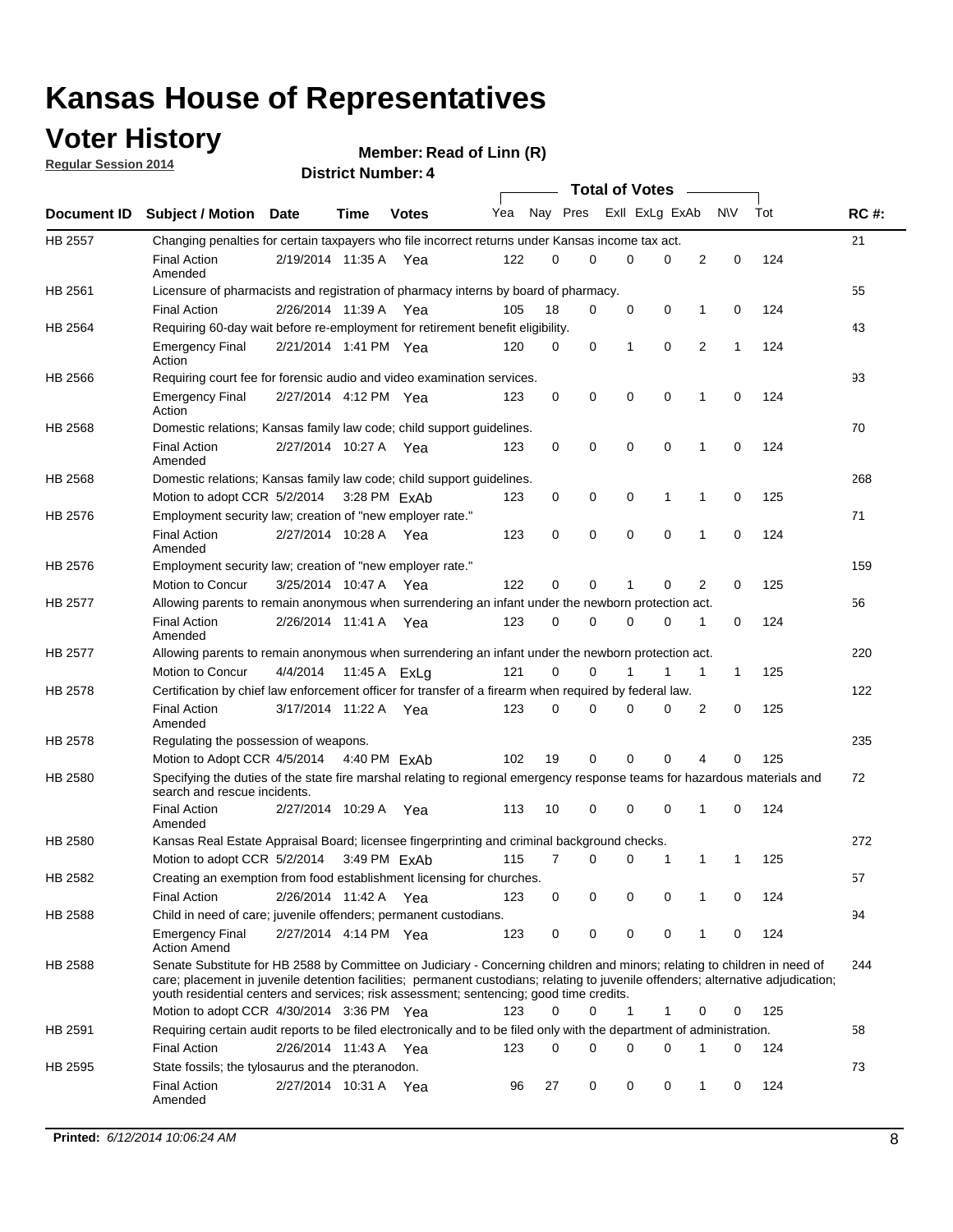# **Voter History**<br> **Regular Session 2014**

**Regular Session 2014**

|         |                                                                                                                                                                                                                                       | <b>Total of Votes</b> |             |              |     |                |                         |             |              |   |           |     |             |
|---------|---------------------------------------------------------------------------------------------------------------------------------------------------------------------------------------------------------------------------------------|-----------------------|-------------|--------------|-----|----------------|-------------------------|-------------|--------------|---|-----------|-----|-------------|
|         | Document ID Subject / Motion Date                                                                                                                                                                                                     |                       | <b>Time</b> | <b>Votes</b> | Yea |                | Nay Pres Exll ExLg ExAb |             |              |   | <b>NV</b> | Tot | <b>RC#:</b> |
| HB 2596 | Computation of retirement benefits when a state officer or employee is placed on furlough or has reduction in compensation.                                                                                                           |                       |             |              |     |                |                         |             |              |   |           |     | 74          |
|         | <b>Final Action</b>                                                                                                                                                                                                                   | 2/27/2014 10:33 A     |             | Yea          | 123 | 0              | $\mathbf 0$             | 0           | $\mathbf{0}$ |   | 0         | 124 |             |
| HB 2596 | Computation of retirement benefits when a state officer or employee is placed on furlough or has reduction in<br>compensation.                                                                                                        |                       |             |              |     |                |                         |             |              |   |           |     | 246         |
|         | Motion to adopt CCR 4/30/2014 3:45 PM Yea                                                                                                                                                                                             |                       |             |              | 123 | 0              | 0                       | 1           | 1            | 0 | 0         | 125 |             |
| HB 2597 | Municipal recycling services                                                                                                                                                                                                          |                       |             |              |     |                |                         |             |              |   |           |     | 97          |
|         | <b>Emergency Final</b><br><b>Action Amend</b>                                                                                                                                                                                         | 2/27/2014 4:20 PM Yea |             |              | 105 | 18             | 0                       | $\mathbf 0$ | 0            | 1 | 0         | 124 |             |
| HB 2599 | Authorizing the secretary of state to grant an easement to the unified government of Wyandotte county.                                                                                                                                |                       |             |              |     |                |                         |             |              |   |           |     | 22          |
|         | <b>Final Action</b>                                                                                                                                                                                                                   | 2/19/2014 11:37 A     |             | Yea          | 120 | $\overline{2}$ | 0                       | 0           | 0            | 2 | 0         | 124 |             |
| HB 2599 | Authorizing the secretary of state to grant an easement to the unified government of Wyandotte county.                                                                                                                                |                       |             |              |     |                |                         |             |              |   |           |     | 118         |
|         | Motion to Concur                                                                                                                                                                                                                      | 3/14/2014 11:25 A Yea |             |              | 118 | 0              | 0                       | 2           | 1            | 4 | 0         | 125 |             |
| HB 2602 | Increasing the percentage of unclassified employees allowed to be employed by KPERS from 25% to 50%.                                                                                                                                  |                       |             |              |     |                |                         |             |              |   |           |     | 44          |
|         | <b>Emergency Final</b><br>Action                                                                                                                                                                                                      | 2/21/2014 1:43 PM Yea |             |              | 107 | 13             | 0                       | 1           | 0            | 2 | 1         | 124 |             |
| HB 2602 | Increasing the percentage of unclassified employees allowed to be employed by KPERS from 25% to 50%.                                                                                                                                  |                       |             |              |     |                |                         |             |              |   |           |     | 195         |
|         | Motion to Concur                                                                                                                                                                                                                      | 4/1/2014              | 10:57 A     | Yea          | 108 | 15             | 0                       | 1           | $\mathbf 0$  | 1 | 0         | 125 |             |
| HB 2609 | Practice of pharmacy; filling and refilling of prescriptions.                                                                                                                                                                         |                       |             |              |     |                |                         |             |              |   |           |     | 105         |
|         | <b>Emergency Final</b><br><b>Action Amend</b>                                                                                                                                                                                         | 2/27/2014 4:29 PM Yea |             |              | 123 | 0              | $\mathbf 0$             | $\mathbf 0$ | $\mathbf 0$  | 1 | 0         | 124 |             |
| HB 2611 | Conduct of dental offices.                                                                                                                                                                                                            |                       |             |              |     |                |                         |             |              |   |           |     | 83          |
|         | <b>Emergency Final</b><br>Action                                                                                                                                                                                                      | 2/27/2014 3:59 PM Yea |             |              | 123 | 0              | $\mathbf 0$             | $\mathbf 0$ | 0            | 1 | 0         | 124 |             |
| HB 2612 | Relating to district judge and district magistrate judge vacancies.                                                                                                                                                                   |                       |             |              |     |                |                         |             |              |   |           |     | 75          |
|         | <b>Final Action</b><br>Amended                                                                                                                                                                                                        | 2/27/2014 10:34 A     |             | Yea          | 106 | 17             | $\mathbf 0$             | $\mathbf 0$ | $\mathbf 0$  | 1 | 0         | 124 |             |
| HB 2613 | Relating to the issuance of stillbirth and unborn child's death certificates.                                                                                                                                                         |                       |             |              |     |                |                         |             |              |   |           |     | 103         |
|         | <b>Emergency Final</b><br><b>Action Amend</b>                                                                                                                                                                                         | 2/27/2014 4:27 PM Yea |             |              | 122 | $\mathbf{1}$   | $\mathbf 0$             | $\mathbf 0$ | $\Omega$     | 1 | 0         | 124 |             |
| HB 2615 | Substitute for HB 2615 by Committee on Commerce, Labor and Economic Development - Workers compensation assigned<br>risk pool.                                                                                                         |                       |             |              |     |                |                         |             |              |   |           |     | 185         |
|         | <b>EFA Sub Bill</b><br>Amended                                                                                                                                                                                                        | 3/26/2014 3:42 PM Yea |             |              | 98  | 25             | 0                       | 1           | $\mathbf 0$  | 1 | 0         | 125 |             |
| HB 2616 | Secretary of labor; explore agreement to allow state of Kansas to enforce OSHA standards.                                                                                                                                             |                       |             |              |     |                |                         |             |              |   |           |     | 92          |
|         | <b>Emergency Final</b><br>Action                                                                                                                                                                                                      | 2/27/2014 4:11 PM Yea |             |              | 93  | 30             | 0                       | 0           | 0            | 1 | 0         | 124 |             |
| HB 2616 | Senate Substitute for HB 2616 by Committee on Commerce - Secretary of labor directed to study state enforcement of OSHA 261<br>standards.                                                                                             |                       |             |              |     |                |                         |             |              |   |           |     |             |
|         | Motion to Concur                                                                                                                                                                                                                      | 5/2/2014 11:47 A Yea  |             |              | 94  | 30             | $\mathbf 0$             | 0           | 1            | 0 | 0         | 125 |             |
| HB 2633 | Substitute for HB 2633 by Committee on Corrections and Juvenile Justice - Juvenile offenders; youth residential centers and<br>services; risk assessment; raising the age for prosecution as an adult; sentencing; good time credits. |                       |             |              |     |                |                         |             |              |   |           |     | 106         |
|         | EFA Sub Bill<br>Amended                                                                                                                                                                                                               | 2/27/2014 4:31 PM Yea |             |              | 122 | 1              | $\Omega$                | 0           | 0            | 1 | 0         | 124 |             |
| HB 2636 | Secretary of health and environment and air quality standards.                                                                                                                                                                        |                       |             |              |     |                |                         |             |              |   |           |     | 45          |
|         | <b>Emergency Final</b><br><b>Action Amend</b>                                                                                                                                                                                         | 2/21/2014 1:44 PM Yea |             |              | 89  | 31             | 0                       | 1           | 0            | 2 | 1         | 124 |             |
| HB 2636 | Secretary of health and environment and air quality standards.                                                                                                                                                                        |                       |             |              |     |                |                         |             |              |   |           |     | 212         |
|         | Sub motion to concur 4/3/2014                                                                                                                                                                                                         |                       | 7:20 PM Yea |              | 121 | 3              | 0                       | 0           | 0            |   | 0         | 125 |             |
| HB 2642 | Income tax deduction for net gain on the sale of certain horses, cattle or livestock; income tax credit for expenditures to make 131                                                                                                  |                       |             |              |     |                |                         |             |              |   |           |     |             |
|         | dwelling or facility accessible for persons with a disability.<br><b>Final Action</b>                                                                                                                                                 | 3/20/2014 11:17 A Yea |             |              | 123 | 0              | 0                       | 0           | 1            | 1 | 0         | 125 |             |
|         | Amended                                                                                                                                                                                                                               |                       |             |              |     |                |                         |             |              |   |           |     |             |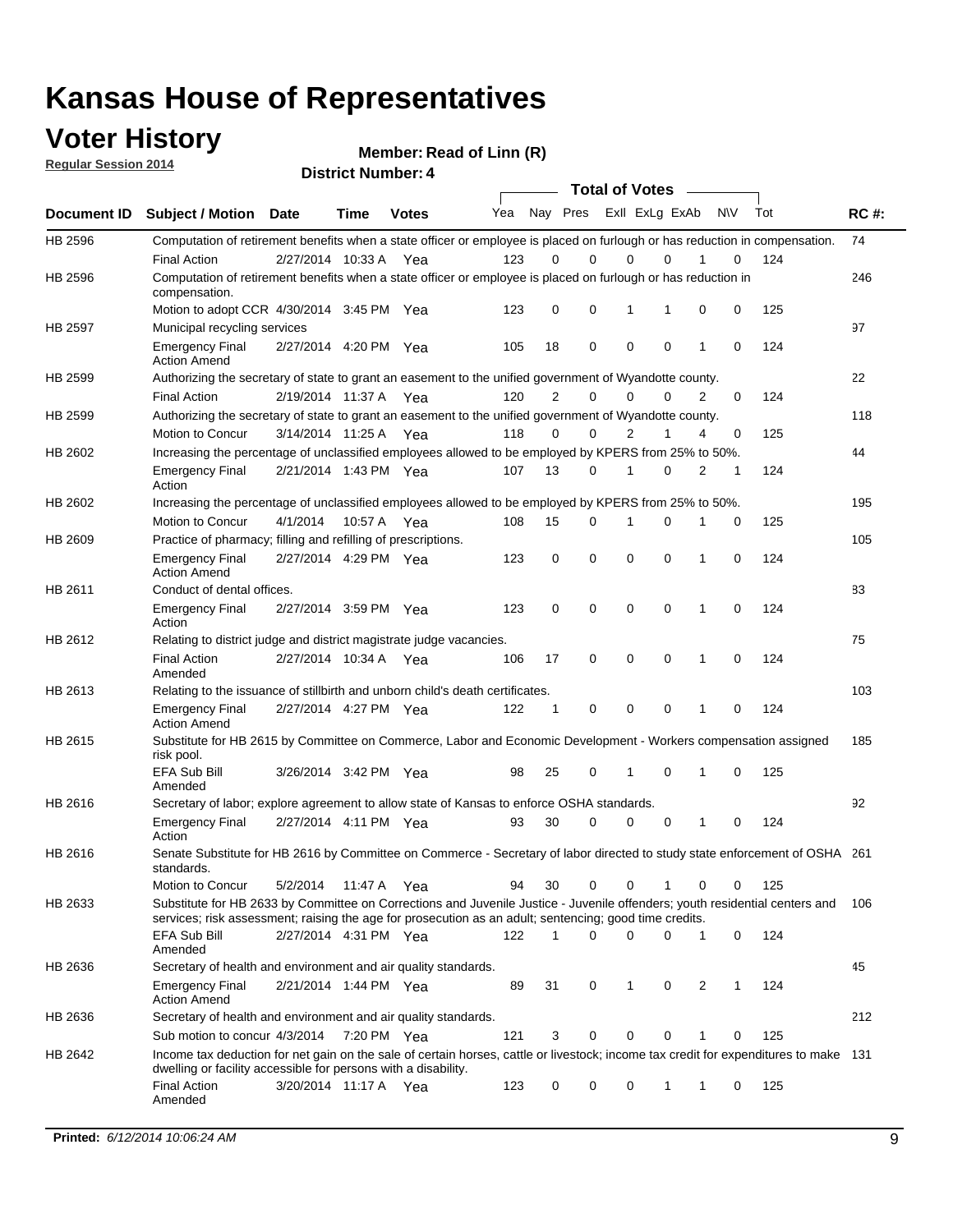# **Voter History**<br> **Regular Session 2014**

| <b>YULUI THOLUI Y</b><br><b>Regular Session 2014</b> |                                                                                                                                                                                                                                                                                                                                                                                                                               |                       |                           |              | Member: Read of Linn (R) |             |                       |             |                |             |                |             |     |             |
|------------------------------------------------------|-------------------------------------------------------------------------------------------------------------------------------------------------------------------------------------------------------------------------------------------------------------------------------------------------------------------------------------------------------------------------------------------------------------------------------|-----------------------|---------------------------|--------------|--------------------------|-------------|-----------------------|-------------|----------------|-------------|----------------|-------------|-----|-------------|
|                                                      |                                                                                                                                                                                                                                                                                                                                                                                                                               |                       | <b>District Number: 4</b> |              |                          |             | <b>Total of Votes</b> |             |                |             |                |             |     |             |
| Document ID                                          | <b>Subject / Motion Date</b>                                                                                                                                                                                                                                                                                                                                                                                                  |                       | <b>Time</b>               | <b>Votes</b> | Yea                      | Nay Pres    |                       |             | Exll ExLg ExAb |             |                | <b>NV</b>   | Tot | <b>RC#:</b> |
| HB 2643                                              | Property tax; classification of commercial and industrial machinery and equipment as personal property; reclassification of<br>property upon termination of IRB tax exemption; use of independent appraisers to appraiser certain                                                                                                                                                                                             |                       |                           |              |                          |             |                       |             |                |             |                |             |     | 164         |
|                                                      | <b>Final Action</b><br>Amended                                                                                                                                                                                                                                                                                                                                                                                                | 3/26/2014 10:56 A Yea |                           |              | 123                      | $\Omega$    | $\Omega$              | 1           |                | 0           | 1              | 0           | 125 |             |
| HB 2643                                              | Property tax; classification of commercial and industrial machinery and equipment as personal property; reclassification of<br>property upon termination of IRB tax exemption; use of independent appraisers to appraiser certain complex property; motor<br>vehicles, members of military; mortgage registration tax phase out and replacement with fees; county clerk technology fund;<br>county treasurer technology fund. |                       |                           |              |                          |             |                       |             |                |             |                |             |     | 274         |
|                                                      | Motion to Concur                                                                                                                                                                                                                                                                                                                                                                                                              | 5/2/2014              |                           | 5:12 PM FxAb | 16                       | 108         | 0                     | 0           |                | 0           |                | 0           | 125 |             |
| HB 2643                                              | Property tax; classification of commercial and industrial machinery and equipment as personal property; reclassification of<br>property upon termination of IRB tax exemption; use of independent appraisers to appraiser certain complex property; motor<br>vehicles, members of military; mortgage registration tax phase out and replacement with fees; county clerk technology fund;<br>county treasurer technology fund. |                       |                           |              |                          |             |                       |             |                |             |                |             |     | 286         |
|                                                      | Motion to adopt CCR 5/3/2014                                                                                                                                                                                                                                                                                                                                                                                                  |                       | 1:53 AM ExAb              |              | 70                       | 53          | 0                     |             | 0              | $\mathbf 0$ | 1              | 1           | 125 |             |
| HB 2648                                              | Property tax exemption for levees.                                                                                                                                                                                                                                                                                                                                                                                            |                       |                           |              |                          |             |                       |             |                |             |                |             |     | 100         |
|                                                      | <b>Emergency Final</b><br><b>Action Amend</b>                                                                                                                                                                                                                                                                                                                                                                                 | 2/27/2014 4:23 PM Yea |                           |              | 100                      | 23          | $\mathbf 0$           | $\mathbf 0$ |                | $\mathbf 0$ | $\mathbf{1}$   | $\Omega$    | 124 |             |
| HB 2651                                              | County law library.                                                                                                                                                                                                                                                                                                                                                                                                           |                       |                           |              |                          |             |                       |             |                |             |                |             |     | 76          |
|                                                      | <b>Final Action</b><br>Amended                                                                                                                                                                                                                                                                                                                                                                                                | 2/27/2014 10:38 A     |                           | Yea          | 82                       | 41          | 0                     | $\mathbf 0$ |                | $\mathbf 0$ | 1              | $\mathbf 0$ | 124 |             |
| HB 2655                                              | Allowing veterans with PTSD to seek mental health treatment upon certain convictions.                                                                                                                                                                                                                                                                                                                                         |                       |                           |              |                          |             |                       |             |                |             |                |             |     | 77          |
|                                                      | <b>Final Action</b><br>Amended                                                                                                                                                                                                                                                                                                                                                                                                | 2/27/2014 10:40 A     |                           | Yea          | 123                      | $\mathbf 0$ | 0                     | 0           |                | 0           | 1              | $\mathbf 0$ | 124 |             |
| HB 2655                                              | Senate Substitute for HB 2655 by Committee on Judiciary - Allowing veterans with PTSD to seek mental health treatment<br>upon certain convictions; also amending the crimes of interference with law enforcement and giving a false alarm.                                                                                                                                                                                    |                       |                           |              |                          |             |                       |             |                |             |                |             |     | 224         |
|                                                      | Motion to Concur                                                                                                                                                                                                                                                                                                                                                                                                              | 4/4/2014              |                           | 5:42 PM ExLa | 122                      | $\Omega$    | $\Omega$              |             | $\Omega$       | 1           | $\overline{2}$ | $\Omega$    | 125 |             |
| HB 2656                                              | Authorizing the state of Kansas to pay the death gratuity benefit to the designated survivor of a Kansas service member during 48<br>a federal government shutdown and providing for reimbursement to the state                                                                                                                                                                                                               |                       |                           |              |                          |             |                       |             |                |             |                |             |     |             |
|                                                      | <b>Final Action</b>                                                                                                                                                                                                                                                                                                                                                                                                           | 2/26/2014 11:27 A Yea |                           |              | 123                      | $\Omega$    | $\Omega$              |             | 0              | $\mathbf 0$ | 1              | 0           | 124 |             |
| HB 2661                                              | Substitute for HB 2661 by Committee on Energy and Environment - Siting of electric transmission lines; notice and hearing<br>requirements.                                                                                                                                                                                                                                                                                    |                       |                           |              |                          |             |                       |             |                |             |                |             |     | 181         |
|                                                      | <b>EFA Sub Bill</b>                                                                                                                                                                                                                                                                                                                                                                                                           | 3/26/2014 3:37 PM Yea |                           |              | 119                      | 4           | 0                     | 1           |                | 0           | 1              | 0           | 125 |             |
| HB 2662                                              | Expungment of driving under the influence convictions.                                                                                                                                                                                                                                                                                                                                                                        |                       |                           |              |                          |             |                       |             |                |             |                |             |     | 116         |

|                | Amended                                                                                                                |                   |              |     |     |    |          |          |          |          |          |     |     |
|----------------|------------------------------------------------------------------------------------------------------------------------|-------------------|--------------|-----|-----|----|----------|----------|----------|----------|----------|-----|-----|
| <b>HB 2668</b> | Health insurance for qualified professional associations.                                                              |                   |              |     |     |    |          |          |          |          |          |     | 34  |
|                | <b>Final Action</b><br>Amended                                                                                         | 2/21/2014 11:21 A |              | Yea | 114 |    | $\Omega$ |          | $\Omega$ | 2        | $\Omega$ | 124 |     |
| HB 2668        | Predetermination of health insurance benefits                                                                          |                   |              |     |     |    |          |          |          |          |          |     | 262 |
|                | Motion to Concur                                                                                                       | 5/2/2014          | 12:05 P      | Yea | 97  | 27 | $\Omega$ | $\Omega$ |          | $\Omega$ |          | 125 |     |
| HB 2669        | State civil service board; transferred from the department of administration to the office of administrative hearings. |                   |              |     |     |    |          |          |          |          |          |     | 87  |
|                | <b>Emergency Final</b><br>Action                                                                                       | 2/27/2014 4:05 PM |              | Yea | 110 | 13 | 0        | 0        | $\Omega$ |          | $\Omega$ | 124 |     |
| HB 2673        | Kansas healing arts act; physician assistant licensure act.                                                            |                   |              |     |     |    |          |          |          |          |          |     | 91  |
|                | Emergency Final<br><b>Action Amend</b>                                                                                 | 2/27/2014 4:10 PM |              | Yea | 105 | 18 | 0        | $\Omega$ | $\Omega$ |          | $\Omega$ | 124 |     |
| HB 2673        | Board of healing arts functions and duties, physician assistants licensure act and podiatry act.                       |                   |              |     |     |    |          |          |          |          |          |     | 270 |
|                | Motion to adopt CCR 5/2/2014                                                                                           |                   | 3:39 PM ExAb |     | 111 | 11 | 0        | 0        |          |          |          | 125 |     |
| HB 2675        | Relating to procurement negotiating committees; certified businesses.                                                  |                   |              |     |     |    |          |          |          |          |          |     | 165 |
|                | <b>Final Action</b><br>Amended                                                                                         | 3/26/2014         | 10:57 A      | Yea | 123 | 0  | 0        |          | $\Omega$ |          | $\Omega$ | 125 |     |

Final Action 3/14/2014 11:22 A Nay 87 31 0 2 1 4 0 125

87 31 0 2 1 4 0 125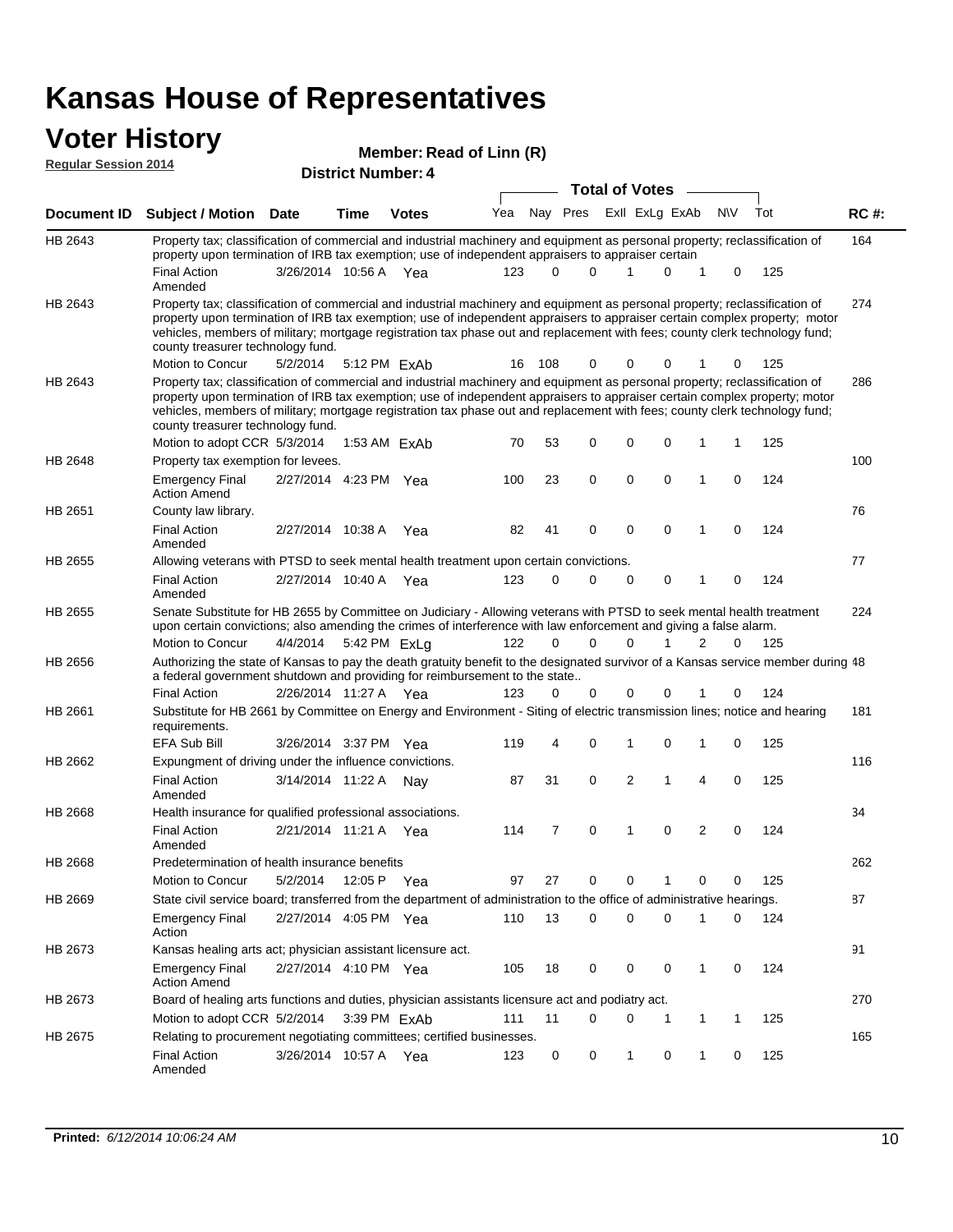### **Voter History Regular Session 2014**

|                    | noguidi ocoololi 4014                                                                                                                                                                                                                                                                         |                       |      | <b>District Number: 4</b> |     |             |             |                       |                |        |     |             |
|--------------------|-----------------------------------------------------------------------------------------------------------------------------------------------------------------------------------------------------------------------------------------------------------------------------------------------|-----------------------|------|---------------------------|-----|-------------|-------------|-----------------------|----------------|--------|-----|-------------|
|                    |                                                                                                                                                                                                                                                                                               |                       |      |                           |     |             |             | <b>Total of Votes</b> |                |        |     |             |
| <b>Document ID</b> | <b>Subject / Motion Date</b>                                                                                                                                                                                                                                                                  |                       | Time | <b>Votes</b>              | Yea |             | Nay Pres    |                       | Exll ExLg ExAb | N\V    | Tot | <b>RC#:</b> |
| HB 2681            | Substitute for HB2681 by Committee on Veterans, Military, and Homeland Security--Abolishing the Kansas commission on<br>veterans affairs; creating the Kansas commission on veterans affairs office within the executive branch of government.<br>Final Action Sub Bill 3/20/2014 11:18 A Yea |                       |      |                           | 123 | 0           | 0           | $\Omega$              | 1              | 1<br>0 | 125 | 132         |
|                    |                                                                                                                                                                                                                                                                                               |                       |      |                           |     |             |             |                       |                |        |     |             |
| HB 2681            | Substitute for HB2681 by Committee on Veterans, Military, and Homeland Security - Abolishing the Kansas commission on<br>veterans affairs; creating the Kansas commission on veterans affairs office within the executive branch of government.                                               |                       |      |                           |     |             |             |                       |                |        |     | 219         |
|                    | Motion to Concur                                                                                                                                                                                                                                                                              | 4/4/2014              |      | 11:41 A ExLg              | 122 | $\Omega$    | $\Omega$    | $\mathbf{1}$          | 1              | 1<br>0 | 125 |             |
| HB 2684            | Allocating moneys from driver's license fees to the judicial branch nonjudicial salary adjustment fund.                                                                                                                                                                                       |                       |      |                           |     |             |             |                       |                |        |     | 78          |
|                    | <b>Final Action</b>                                                                                                                                                                                                                                                                           | 2/27/2014 10:41 A     |      | Yea                       | 93  | 30          | $\Omega$    | $\Omega$              | 0              | 1<br>0 | 124 |             |
| HB 2687            | Unclaimed property act and hearings.                                                                                                                                                                                                                                                          |                       |      |                           |     |             |             |                       |                |        |     | 59          |
|                    | <b>Final Action</b>                                                                                                                                                                                                                                                                           | 2/26/2014 11:44 A     |      | Yea                       | 119 | 4           | $\mathbf 0$ | 0                     | $\mathbf 0$    | 0<br>1 | 124 |             |
| HB 2687            | Unclaimed property act and hearings.                                                                                                                                                                                                                                                          |                       |      |                           |     |             |             |                       |                |        |     | 251         |
|                    | Motion to Concur                                                                                                                                                                                                                                                                              | 5/1/2014              |      | 1:56 PM Yea               | 125 | 0           | $\mathbf 0$ | 0                     | 0              | 0<br>0 | 125 |             |
| HB 2689            | Amending which convictions are counted for driving while license canceled, suspended or revoked.                                                                                                                                                                                              |                       |      |                           |     |             |             |                       |                |        |     | 231         |
|                    | <b>Final Action</b><br>Amended                                                                                                                                                                                                                                                                | 4/5/2014              |      | 10:23 A ExAb              | 121 | $\mathbf 0$ | 0           | $\Omega$              | 0              | 0<br>4 | 125 |             |
| HB 2693            | Providing for testing by community colleges for commercial driver's licenses and allowing temporary commercial driver's<br>license holders the ability to drive class A commercial vehicles.                                                                                                  |                       |      |                           |     |             |             |                       |                |        |     | 104         |
|                    | <b>Emergency Final</b><br><b>Action Amend</b>                                                                                                                                                                                                                                                 | 2/27/2014 4:28 PM Yea |      |                           | 123 | 0           | $\mathbf 0$ | $\Omega$              | $\mathbf 0$    | 0<br>1 | 124 |             |
| HB 2693            | Senate Substitute for HB 2693 by Committee on Transportation - Providing for testing by community colleges for commercial<br>driver's licenses; entities serving as driver's licenses examiners.                                                                                              |                       |      |                           |     |             |             |                       |                |        |     | 255         |
|                    | Motion to adopt CCR 5/1/2014 4:42 PM Yea                                                                                                                                                                                                                                                      |                       |      |                           | 125 | 0           | $\Omega$    | $\Omega$              | $\Omega$       | 0<br>0 | 125 |             |
| HB 2715            | Farm machinery and equipment annual highway permits, commercial drivers' license.                                                                                                                                                                                                             |                       |      |                           |     |             |             |                       |                |        |     | 98          |
|                    | <b>Emergency Final</b><br><b>Action Amend</b>                                                                                                                                                                                                                                                 | 2/27/2014 4:21 PM Yea |      |                           | 123 | 0           | 0           | 0                     | 0              | 1<br>0 | 124 |             |
| HB 2717            | Registration of operators of assisted living, residential health care, home plus or adult day care facilities.                                                                                                                                                                                |                       |      |                           |     |             |             |                       |                |        |     | 175         |
|                    | <b>Emergency Final</b><br><b>Action Amend</b>                                                                                                                                                                                                                                                 | 3/26/2014 3:29 PM Yea |      |                           | 114 | 9           | 0           |                       | 0              | 1<br>0 | 125 |             |
| HB 2721            | Substitute for Substitute for HB 2721 by Committee on Commerce, Labor and Economic Development †Enacting the<br>business entity standard treatment act.                                                                                                                                       |                       |      |                           |     |             |             |                       |                |        |     | 117         |
|                    | Final Action Sub Bill 3/14/2014 11:23 A Yea                                                                                                                                                                                                                                                   |                       |      |                           | 118 | 0           | 0           | 2                     |                | 0<br>4 | 125 |             |
| HB 2721            | Substitute for Substitute for HB 2721 by Committee on Commerce, Labor and Economic Development - Enacting the business 273<br>entity standard treatment act.                                                                                                                                  |                       |      |                           |     |             |             |                       |                |        |     |             |
|                    | Motion to Concur                                                                                                                                                                                                                                                                              | 5/2/2014              |      | 3:59 PM ExAb              | 122 | 0           | 0           | 0                     | 1              | 1<br>1 | 125 |             |
| <b>HB 2724</b>     | Uniform commercial driver's license act; definition of tank vehicle.<br><b>Emergency Final</b><br>Action                                                                                                                                                                                      | 2/27/2014 4:22 PM Yea |      |                           | 122 | 1           | $\mathbf 0$ | 0                     | 0              | 0<br>1 | 124 | 99          |
| HB 2727            | Expiration of license plates and placards for individuals with disability.                                                                                                                                                                                                                    |                       |      |                           |     |             |             |                       |                |        |     | 88          |
|                    | <b>Emergency Final</b><br>Action                                                                                                                                                                                                                                                              | 2/27/2014 4:06 PM Yea |      |                           | 123 | 0           | 0           | 0                     | 0              | 0      | 124 |             |
| HB 2728            | Permits for the operation of salvage vehicles no longer required to be prepared in triplicate.                                                                                                                                                                                                |                       |      |                           |     |             |             |                       |                |        |     | 89          |
|                    | <b>Emergency Final</b><br>Action                                                                                                                                                                                                                                                              | 2/27/2014 4:07 PM Yea |      |                           | 122 | 1           | 0           | $\Omega$              | 0              | 1<br>0 | 124 |             |
| HB 2728            | Permits for the operation of salvage vehicles no longer required to be prepared in triplicate.                                                                                                                                                                                                |                       |      |                           |     |             |             |                       |                |        |     | 192         |
|                    | Motion to Concur                                                                                                                                                                                                                                                                              | 3/31/2014 11:43 A Yea |      |                           | 122 | 0           | 0           | $\mathbf{1}$          | 0              | 2<br>0 | 125 |             |
| HB 2732            | Sales tax authority for Rooks county for constructing or remodeling a jail facility.                                                                                                                                                                                                          |                       |      |                           |     |             |             |                       |                |        |     | 232         |
|                    | <b>Final Action</b>                                                                                                                                                                                                                                                                           | 4/5/2014              |      | 10:24 A ExAb              | 121 | 0           | 0           | 0                     | 0              | 4<br>0 | 125 |             |
| HB 2744            | Insurance; coverage for autism spectrum disorder.                                                                                                                                                                                                                                             |                       |      |                           |     |             |             |                       |                |        |     | 137         |
|                    | <b>Final Action</b><br>Amended                                                                                                                                                                                                                                                                |                       |      | 3/21/2014 10:14 A Yea     | 114 | 3           | 0           | 0                     | $\mathbf{1}$   | 6<br>1 | 125 |             |
| HB 2745            | Tax lien on property voluntarily transferred.                                                                                                                                                                                                                                                 |                       |      |                           |     |             |             |                       |                |        |     | 166         |
|                    | <b>Final Action</b>                                                                                                                                                                                                                                                                           | 3/26/2014 10:58 A     |      | Yea                       | 123 | 0           | 0           | $\mathbf{1}$          | 0              | 1<br>0 | 125 |             |
|                    |                                                                                                                                                                                                                                                                                               |                       |      |                           |     |             |             |                       |                |        |     |             |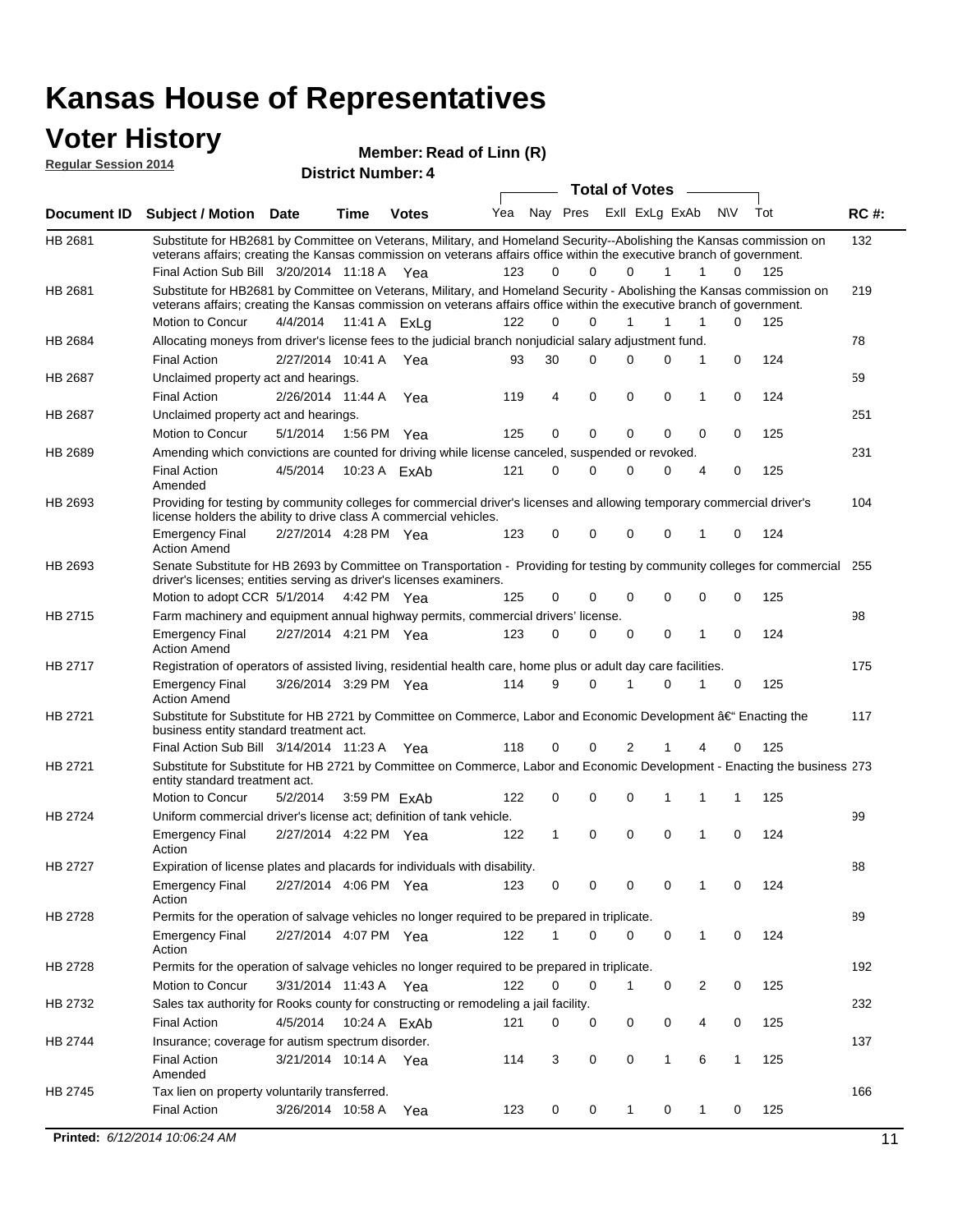### **Voter History**

**Regular Session 2014**

#### **Member: Read of Linn (R)**

**District Number: 4**

|                 |                                                                                                                                                                                                                                      |                       |             |              | <b>Total of Votes</b> |          |             |                |             |                |             |     |             |  |
|-----------------|--------------------------------------------------------------------------------------------------------------------------------------------------------------------------------------------------------------------------------------|-----------------------|-------------|--------------|-----------------------|----------|-------------|----------------|-------------|----------------|-------------|-----|-------------|--|
|                 | Document ID Subject / Motion Date                                                                                                                                                                                                    |                       | Time        | <b>Votes</b> | Yea                   | Nav Pres |             | Exll ExLg ExAb |             |                | <b>NV</b>   | Tot | <b>RC#:</b> |  |
| HB 2755         | Repealing the sunset on the Kansas taxpayer transparency act.                                                                                                                                                                        |                       |             |              |                       |          |             |                |             |                |             |     | 140         |  |
|                 | <b>Final Action</b>                                                                                                                                                                                                                  | 3/24/2014 10:13 A     |             | Yea          | 122                   | 0        | 0           | $\mathbf 0$    | 0           | 3              | 0           | 125 |             |  |
| HB 2767         | State child death review board.                                                                                                                                                                                                      |                       |             |              |                       |          |             |                |             |                |             |     | 167         |  |
|                 | <b>Final Action</b><br>Amended                                                                                                                                                                                                       | 3/26/2014 10:59 A     |             | Yea          | 123                   | 0        | 0           | 1              | $\mathbf 0$ | 1              | $\mathbf 0$ | 125 |             |  |
| <b>HCR 5029</b> | Urging the Kansas bureau of investigation to establish a blue alert system for the state of Kansas.                                                                                                                                  |                       |             |              |                       |          |             |                |             |                |             |     | 95          |  |
|                 | <b>Emergency Final</b><br><b>Action Amend</b>                                                                                                                                                                                        | 2/27/2014 4:15 PM Yea |             |              | 121                   | 2        | 0           | 0              | 0           | 1              | $\mathbf 0$ | 124 |             |  |
| <b>HCR 5031</b> | Urging Congress to provide for the prompt payment of disability compensation to U.S. Veterans.                                                                                                                                       |                       |             |              |                       |          |             |                |             |                |             |     | 125         |  |
|                 | <b>Final Action</b>                                                                                                                                                                                                                  | 3/19/2014 11:21 A Yea |             |              | 122                   | $\Omega$ | $\Omega$    | $\mathbf 0$    | 1           | $\overline{2}$ | $\Omega$    | 125 |             |  |
| HR 6049         | Resolution encouraging the creation of a Kansas plan for comprehensive treatment of chronic obstruction pulmonary<br>disease.                                                                                                        |                       |             |              |                       |          |             |                |             |                |             |     | 109         |  |
|                 | <b>Emergency Final</b><br><b>Action Amend</b>                                                                                                                                                                                        | 3/6/2014              | 11:24 A     | Yea          | 120                   | 0        | 0           | 2              | 1           | 2              | $\mathbf 0$ | 125 |             |  |
| HR 6063         | Urging the President to extend the qualifications for the Women's Army Corps Service Medal.                                                                                                                                          |                       |             |              |                       |          |             |                |             |                |             |     | 143         |  |
|                 | <b>Final Action</b>                                                                                                                                                                                                                  | 3/25/2014 10:11 A Yea |             |              | 123                   | $\Omega$ | 0           | 1              | $\mathbf 0$ | 1              | $\mathbf 0$ | 125 |             |  |
| SB 40           | House Substitute for SB 40 by Committee on Corrections and Juvenile Justice †Secretary of corrections; including juvenile<br>offenders in the prison made goods act; authorizing use of correctional industries funds for payment of |                       |             |              |                       |          |             |                |             |                |             |     | 123         |  |
|                 | Final Action Sub Bill 3/17/2014 11:23 A Yea                                                                                                                                                                                          |                       |             |              | 123                   | $\Omega$ | 0           | 0              | $\Omega$    | 2              | $\mathbf 0$ | 125 |             |  |
| SB 54           | Medical assistance recovery program; rules and regulations.                                                                                                                                                                          |                       |             |              |                       |          |             |                |             |                |             |     | 174         |  |
|                 | <b>Emergency Final</b><br><b>Action Amend</b>                                                                                                                                                                                        | 3/26/2014 3:28 PM Yea |             |              | 95                    | 28       | $\mathbf 0$ | 1              | $\mathbf 0$ | 1              | $\mathbf 0$ | 125 |             |  |
| <b>SB 54</b>    | Amendments to statutes regulating abortions.                                                                                                                                                                                         |                       |             |              |                       |          |             |                |             |                |             |     | 214         |  |
|                 | Motion to Adopt CCR 4/4/2014                                                                                                                                                                                                         |                       | 9:59 AM Yea |              | 112                   | 11       | 0           |                | $\mathbf 0$ | 1              | 0           | 125 |             |  |
| SB 63           | State use law; purchases by municipalities; committee sunset date and chairperson selection.                                                                                                                                         |                       |             |              |                       |          |             |                |             |                |             |     |             |  |
|                 | Motion to adopt CCR 5/2/2014                                                                                                                                                                                                         |                       |             | 8:52 PM ExAb | 124                   | 0        | 0           | 0              | 0           | 1              | 0           | 125 |             |  |
| SB 99           | Lobbyists defined.                                                                                                                                                                                                                   |                       |             |              |                       |          |             |                |             |                |             |     | 184         |  |
|                 | <b>Emergency Final</b><br>Action                                                                                                                                                                                                     | 3/26/2014 3:41 PM Yea |             |              | 117                   | 6        | 0           | 1              | $\mathbf 0$ | 1              | 0           | 125 |             |  |
| SB 147          | House Substitute for SB 147 by Committee on Agriculture and Natural Resources †Amending the powers and duties of the 133<br>Kansas department of agriculture division of conservation and the state conservation commission.         |                       |             |              |                       |          |             |                |             |                |             |     |             |  |
|                 | Final Action Sub Bill 3/20/2014 11:19 A Yea<br>Amended                                                                                                                                                                               |                       |             |              | 123                   | $\Omega$ | $\Omega$    | 0              | 1           | 1              | 0           | 125 |             |  |
| SB 218          | House Substitute for SB 218 by Committee on Appropriations-Education; relating to the financing and instruction thereof;                                                                                                             |                       |             |              |                       |          |             |                |             |                |             |     | 226         |  |
|                 | making and concerning appropriations for the fiscal years ending June 30, 2014, and June 30, 2015, for certain agencies.<br>Final Action Sub Bill 4/4/2014 6:17 PM ExLq                                                              |                       |             |              | 91                    | 31       | $\Omega$    | 0              | 1           | 2              | $\Omega$    | 125 |             |  |
|                 | Amended                                                                                                                                                                                                                              |                       |             |              |                       |          |             |                |             |                |             |     |             |  |
| SB 218          | House Substitute for SB 218 by Committee on Appropriations-Education; relating to the financing and instruction thereof;                                                                                                             |                       |             |              |                       |          |             |                |             |                |             |     | 237         |  |
|                 | making and concerning appropriations for the fiscal years ending June 30, 2014, and June 30, 2015, for certain agencies.                                                                                                             |                       |             |              |                       |          |             |                |             |                |             |     |             |  |
|                 | Sub Motion to Adopt 4/6/2014 12:51 A Yea<br>CCR                                                                                                                                                                                      |                       |             |              | 55                    | 67       | 0           | 0              | 0           | 3              | 0           | 125 |             |  |
| SB 231          | House Substitute for SB 231 †Concerning valuation and appeals; renaming the state court of tax appeals; timing of<br>decisions.                                                                                                      |                       |             |              |                       |          |             |                |             |                |             |     | 134         |  |
|                 | Final Action Sub Bill 3/20/2014 11:21 A Yea<br>Amended                                                                                                                                                                               |                       |             |              | 123                   | 0        | 0           | 0              | 1           | 1              | 0           | 125 |             |  |
| SB 231          | House Substitute for SB 231 - Concerning valuation and appeals; renaming the state court of tax appeals; timing of<br>decisions                                                                                                      |                       |             |              |                       |          |             |                |             |                |             |     | 281         |  |
|                 | Motion to Adopt CCR 5/2/2014                                                                                                                                                                                                         |                       |             | 8:56 PM ExAb | 124                   | 0        | 0           | 0              | $\mathbf 0$ | 1              | 0           | 125 |             |  |
| SB 245          | House Substitute for SB 245 by Committee on Appropriations - Appropriations for FY 2014, FY 2015, and FY 2016 for the<br>department of corrections; capital improvement projects.                                                    |                       |             |              |                       |          |             |                |             |                |             |     | 13          |  |
|                 | Final Action Sub Bill 2/13/2014 11:34 A Yea<br>Amended                                                                                                                                                                               |                       |             |              | 79                    | 41       | 0           | 3              | 0           | 1              | 0           | 124 |             |  |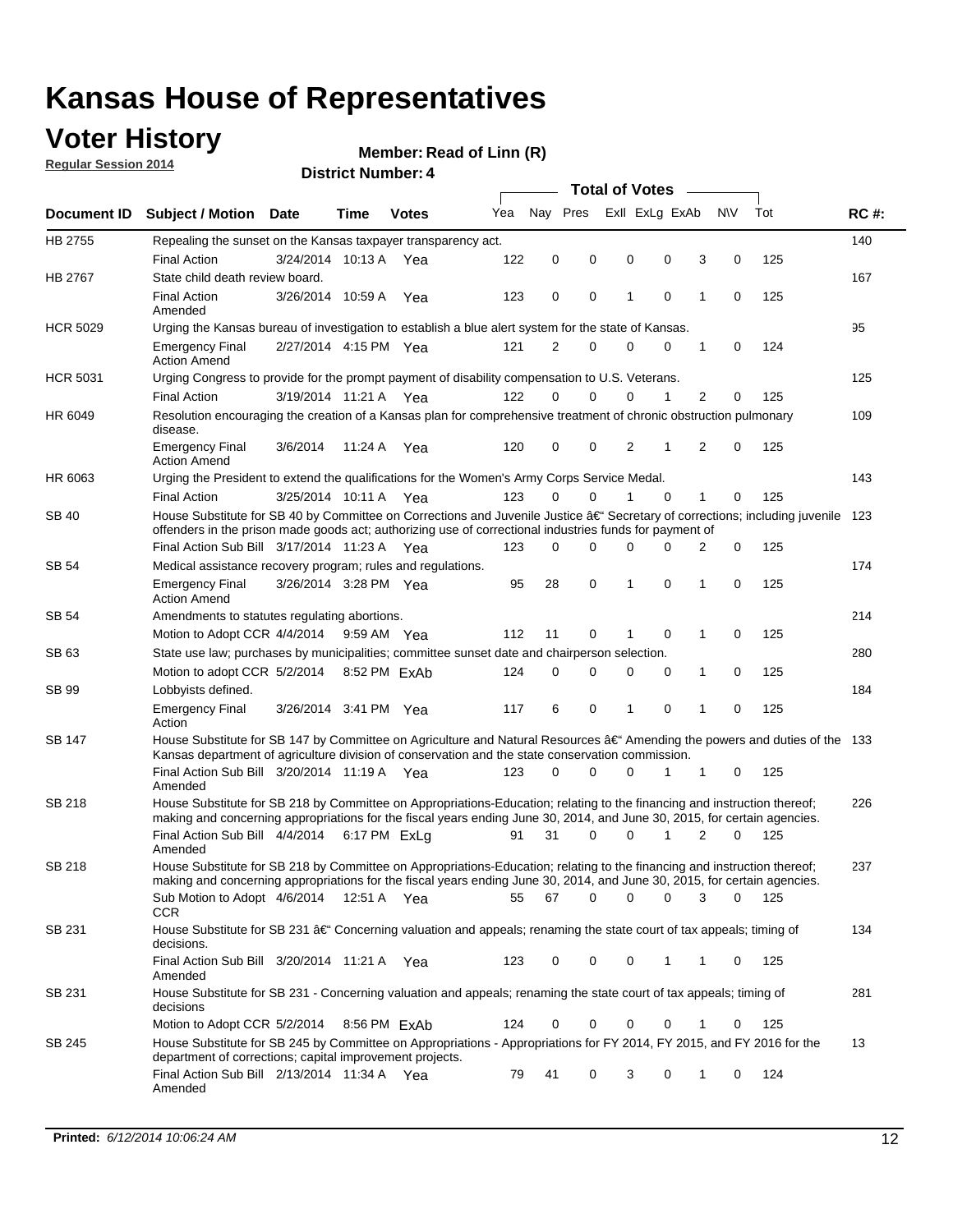### **Voter History**

#### **Member: Read of Linn (R)**

**Regular Session 2014**

| <b>District Number: 4</b> |  |  |
|---------------------------|--|--|
|                           |  |  |

|               |                                                                                                                                                                                                                                                                                                                                                                                                                                                                                                                                                                                                                                                                                                                                                                                                                                                                                                                                                    |                       | ד וסעוווטנו וישוווט <del>כ</del> ו |              |     |   | <b>Total of Votes</b>       |              |   |             |     |     |             |  |
|---------------|----------------------------------------------------------------------------------------------------------------------------------------------------------------------------------------------------------------------------------------------------------------------------------------------------------------------------------------------------------------------------------------------------------------------------------------------------------------------------------------------------------------------------------------------------------------------------------------------------------------------------------------------------------------------------------------------------------------------------------------------------------------------------------------------------------------------------------------------------------------------------------------------------------------------------------------------------|-----------------------|------------------------------------|--------------|-----|---|-----------------------------|--------------|---|-------------|-----|-----|-------------|--|
| Document ID   | <b>Subject / Motion Date</b>                                                                                                                                                                                                                                                                                                                                                                                                                                                                                                                                                                                                                                                                                                                                                                                                                                                                                                                       |                       | <b>Time</b>                        | <b>Votes</b> |     |   | Yea Nay Pres ExII ExLg ExAb |              |   |             | N\V | Tot | <b>RC#:</b> |  |
| <b>SB 245</b> | House Substitute for SB 245 by Committee on Appropriations - Education funding; relating to mineral production; creating the<br>mineral production education fund, crediting 20% of remainder from oil and gas tax into such fund, moneys expended on<br>education; abolishing the oil and gas valuation depletion trust fund; allowing the counties to retain funds already in such<br>county's oil and gas valuation depletion trust fund; concerning school financing sources; proceeds from the tax levied by a<br>school district under authority of K.S.A. 2013 Supp. 72-6431, remitted to the state treasury to the credit of the state school<br>district finance fund not to the district's general fund; making and concerning appropriations for fiscal year 2017.<br>$\Omega$<br>0<br>Motion to adopt CCR 5/1/2014<br>5:06 PM Yea<br>88<br>37<br>$\Omega$<br>0<br>0<br>125<br>Victim notification prior to release of certain inmates. |                       |                                    |              |     |   |                             |              |   |             |     |     |             |  |
| SB 248        |                                                                                                                                                                                                                                                                                                                                                                                                                                                                                                                                                                                                                                                                                                                                                                                                                                                                                                                                                    |                       |                                    |              |     |   |                             |              |   |             |     |     | 119         |  |
|               | <b>Final Action</b>                                                                                                                                                                                                                                                                                                                                                                                                                                                                                                                                                                                                                                                                                                                                                                                                                                                                                                                                | 3/17/2014 11:18 A     |                                    | Yea          | 122 | 0 | 0                           | 0            | 0 | 2           | 1   | 125 |             |  |
| SB 254        | Medical assistance recovery program; rules and regulations.                                                                                                                                                                                                                                                                                                                                                                                                                                                                                                                                                                                                                                                                                                                                                                                                                                                                                        |                       |                                    |              |     |   |                             |              |   |             |     |     | 179         |  |
|               | <b>Emergency Final</b><br>Action                                                                                                                                                                                                                                                                                                                                                                                                                                                                                                                                                                                                                                                                                                                                                                                                                                                                                                                   | 3/26/2014 3:34 PM Yea |                                    |              | 123 | 0 | $\mathbf 0$                 | $\mathbf{1}$ | 0 | 1           | 0   | 125 |             |  |
| SB 256        | Attorney general; costs in criminal appeals.                                                                                                                                                                                                                                                                                                                                                                                                                                                                                                                                                                                                                                                                                                                                                                                                                                                                                                       |                       |                                    |              |     |   |                             |              |   |             |     |     | 147         |  |
|               | <b>Final Action</b><br>Amended                                                                                                                                                                                                                                                                                                                                                                                                                                                                                                                                                                                                                                                                                                                                                                                                                                                                                                                     | 3/25/2014 10:16 A     |                                    | Yea          | 119 | 4 | 0                           | 1            | 0 |             | 0   | 125 |             |  |
| SB 256        | Amending the crime of mistreatment of a dependent adult; creating the crime of mistreatment of an elder person; amending<br>the crime of unlawful sexual relations; amending provisions relating to appearance bonds and surety regulation; amending<br>violations of the Kansas racketeer influenced and corrupt organization act; also concerning the attorney general, costs in<br>criminal appeals.                                                                                                                                                                                                                                                                                                                                                                                                                                                                                                                                            |                       |                                    |              |     |   |                             |              |   |             |     |     | 236         |  |
| SB 258        | Motion to Adopt CCR 4/5/2014<br>Amending the juvenile statute of limitations to match adult time limitations for sex crimes.                                                                                                                                                                                                                                                                                                                                                                                                                                                                                                                                                                                                                                                                                                                                                                                                                       |                       | 6:52 PM Yea                        |              | 118 | 4 | 0                           | 0            | 0 | 3           | 0   | 125 | 135         |  |
|               | <b>Final Action</b><br>Amended                                                                                                                                                                                                                                                                                                                                                                                                                                                                                                                                                                                                                                                                                                                                                                                                                                                                                                                     | 3/20/2014 11:21 A Yea |                                    |              | 123 | 0 | 0                           | 0            | 1 | 1           | 0   | 125 |             |  |
| SB 258        | Relating to issuance of certificates of birth resulting in stillbirth.                                                                                                                                                                                                                                                                                                                                                                                                                                                                                                                                                                                                                                                                                                                                                                                                                                                                             |                       |                                    |              |     |   |                             |              |   |             |     |     | 259         |  |
|               | Motion to Adopt CCR 5/1/2014                                                                                                                                                                                                                                                                                                                                                                                                                                                                                                                                                                                                                                                                                                                                                                                                                                                                                                                       |                       | 5:12 PM Yea                        |              | 121 | 4 | 0                           | 0            | 0 | $\mathbf 0$ | 0   | 125 |             |  |
| SB 263        | Establishing the military funeral honors fund under the adjutant general's office.                                                                                                                                                                                                                                                                                                                                                                                                                                                                                                                                                                                                                                                                                                                                                                                                                                                                 |                       |                                    |              |     |   |                             |              |   |             |     |     | 148         |  |
|               | <b>Final Action</b><br>Amended                                                                                                                                                                                                                                                                                                                                                                                                                                                                                                                                                                                                                                                                                                                                                                                                                                                                                                                     | 3/25/2014 10:17 A Yea |                                    |              | 123 | 0 | 0                           | 1            | 0 | 1           | 0   | 125 |             |  |
| SB 263        | Veterans and military matters; military honors fund; death gratuity; disabled veterans preference, state jobs and contracts;<br>schools on military reservations, funding.                                                                                                                                                                                                                                                                                                                                                                                                                                                                                                                                                                                                                                                                                                                                                                         |                       |                                    |              |     |   |                             |              |   |             |     |     | 256         |  |
|               | Motion to adopt CCR 5/1/2014 4:47 PM Yea                                                                                                                                                                                                                                                                                                                                                                                                                                                                                                                                                                                                                                                                                                                                                                                                                                                                                                           |                       |                                    |              | 124 | 0 | 0                           | 0            | 0 | 0           | 1   | 125 |             |  |
| SB 265        | Income definition for Homestead Refund eligibility.                                                                                                                                                                                                                                                                                                                                                                                                                                                                                                                                                                                                                                                                                                                                                                                                                                                                                                |                       |                                    |              |     |   |                             |              |   |             |     |     | 113         |  |
|               | <b>Final Action</b><br>Amended                                                                                                                                                                                                                                                                                                                                                                                                                                                                                                                                                                                                                                                                                                                                                                                                                                                                                                                     | 3/13/2014 11:23 A Yea |                                    |              | 121 | 0 | 0                           | 1            | 1 | 2           | 0   | 125 |             |  |
| SB 265        | Definition of income for homestead refund and SAFESR eligibility; income tax credits for adoption expenses and expenses to<br>make dwelling or facility accessible to persons with a disability; income tax deductions, self-employment taxes, expenses<br>related to organ donations, net gain on the sale of certain livestock; withholding, non-resident pass-through entity income;<br>Kansas taxpayer transparency act, sunset; sales tax exemptions.<br>Motion to Adopt CCR 4/4/2014 6:29 PM ExLq                                                                                                                                                                                                                                                                                                                                                                                                                                            |                       |                                    |              | 122 | 0 | 0                           | 0            | 1 | 2           | 0   | 125 | 227         |  |
| SB 266        | Mineral severance tax return file date.                                                                                                                                                                                                                                                                                                                                                                                                                                                                                                                                                                                                                                                                                                                                                                                                                                                                                                            |                       |                                    |              |     |   |                             |              |   |             |     |     | 114         |  |
|               | <b>Final Action</b><br>Amended                                                                                                                                                                                                                                                                                                                                                                                                                                                                                                                                                                                                                                                                                                                                                                                                                                                                                                                     | 3/13/2014 11:24 A     |                                    | Yea          | 121 | 0 | 0                           | 1            | 1 | 2           | 0   | 125 |             |  |
| SB 266        | Severance tax return and payment dates; sales tax authority for Rooks county; property tax exemptions for certain donations<br>of land to the state and for amateur-built aircraft; sales tax exemptions for surface mining equipment and certain charitable<br>organizations.                                                                                                                                                                                                                                                                                                                                                                                                                                                                                                                                                                                                                                                                     |                       |                                    |              |     |   |                             |              |   |             |     |     | 266         |  |
|               | Motion to Adopt CCR 5/2/2014                                                                                                                                                                                                                                                                                                                                                                                                                                                                                                                                                                                                                                                                                                                                                                                                                                                                                                                       |                       |                                    | 3:19 PM ExAb | 122 | 1 | 0                           | 0            |   |             | 0   | 125 |             |  |
| SB 267        | Insurance; excluding real estate from acceptable security deposits with the commissioner and requiring original handwritten<br>signatures on deposit forms.                                                                                                                                                                                                                                                                                                                                                                                                                                                                                                                                                                                                                                                                                                                                                                                        |                       |                                    |              |     |   |                             |              |   |             |     |     | 144         |  |
|               | <b>Final Action</b>                                                                                                                                                                                                                                                                                                                                                                                                                                                                                                                                                                                                                                                                                                                                                                                                                                                                                                                                | 3/25/2014 10:12 A Yea |                                    |              | 123 | 0 | 0                           | 1            | 0 | 1           | 0   | 125 |             |  |
| SB 268        | Insurance; Risk-based capital requirements.                                                                                                                                                                                                                                                                                                                                                                                                                                                                                                                                                                                                                                                                                                                                                                                                                                                                                                        |                       |                                    |              |     |   |                             |              |   |             |     |     | 145         |  |
|               | <b>Final Action</b>                                                                                                                                                                                                                                                                                                                                                                                                                                                                                                                                                                                                                                                                                                                                                                                                                                                                                                                                | 3/25/2014 10:13 A     |                                    | Yea          | 123 | 0 | 0                           | 1            | 0 | 1           | 0   | 125 |             |  |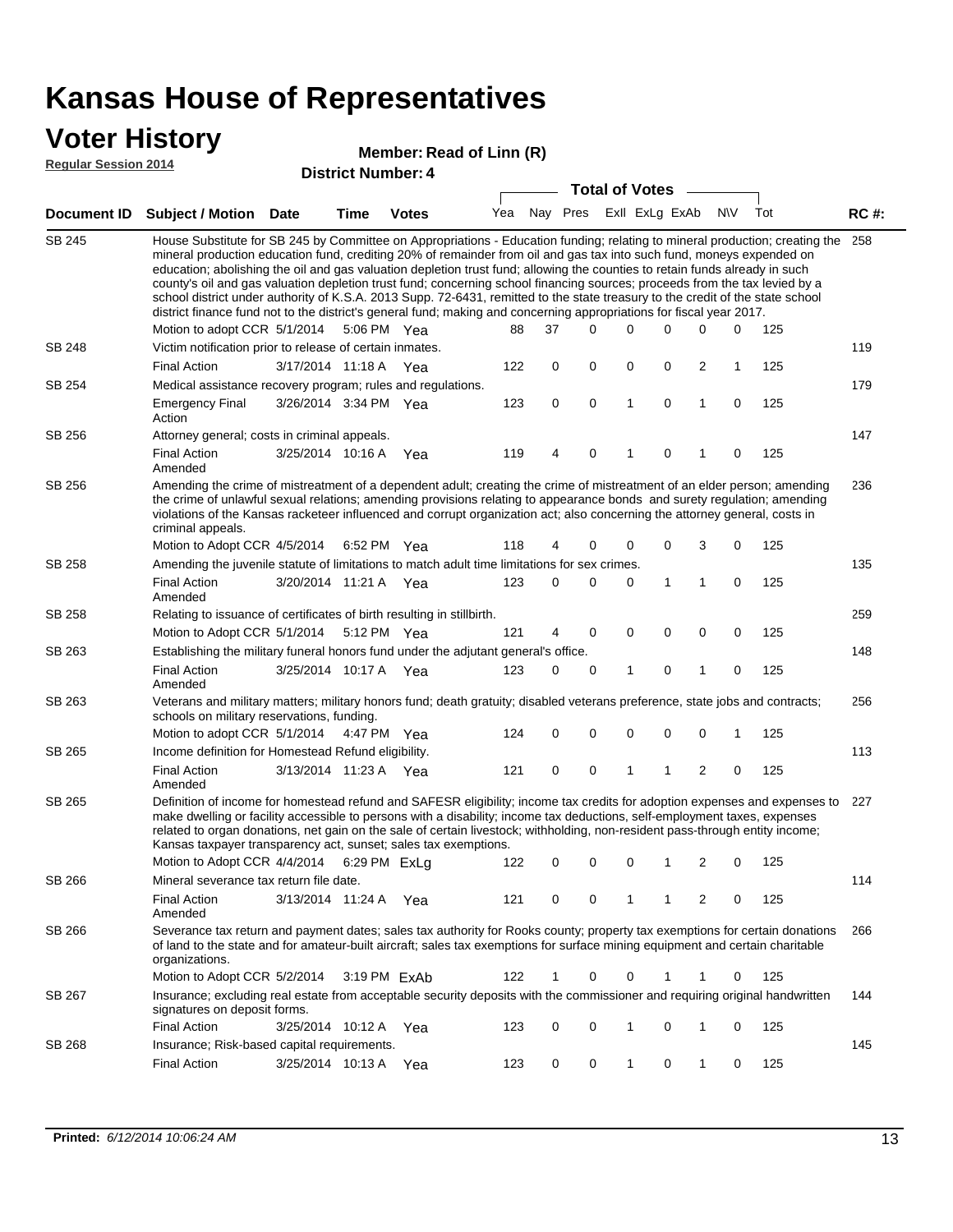### **Voter History**

**Regular Session 2014**

|               |                                                                                                                                                                                    |                       |      |              |     | <b>Total of Votes</b> |             |                |              |   |             |     |             |  |  |
|---------------|------------------------------------------------------------------------------------------------------------------------------------------------------------------------------------|-----------------------|------|--------------|-----|-----------------------|-------------|----------------|--------------|---|-------------|-----|-------------|--|--|
| Document ID   | <b>Subject / Motion Date</b>                                                                                                                                                       |                       | Time | <b>Votes</b> | Yea | Nay Pres              |             | Exll ExLg ExAb |              |   | <b>NV</b>   | Tot | <b>RC#:</b> |  |  |
| SB 271        | Amending the Kansas medicaid fraud control act.                                                                                                                                    |                       |      |              |     |                       |             |                |              |   |             |     | 176         |  |  |
|               | <b>Emergency Final</b><br><b>Action Amend</b>                                                                                                                                      | 3/26/2014 3:30 PM Yea |      |              | 123 | 0                     | 0           | -1             | 0            | 1 | 0           | 125 |             |  |  |
| SB 271        | Amending the Kansas medicaid fraud control act.                                                                                                                                    |                       |      |              |     |                       |             |                |              |   |             |     | 228         |  |  |
|               | Motion to Adopt CCR 4/4/2014 6:33 PM ExLq                                                                                                                                          |                       |      |              | 122 | 0                     | 0           | 0              | 1            | 2 | 0           | 125 |             |  |  |
| SB 272        | Eliminating the 3% limit on controlled shooting area acreage in a county.                                                                                                          |                       |      |              |     |                       |             |                |              |   |             |     | 149         |  |  |
|               | <b>Final Action</b>                                                                                                                                                                | 3/25/2014 10:19 A Yea |      |              | 123 | 0                     | 0           | 1              | 0            | 1 | 0           | 125 |             |  |  |
| SB 273        | House Substitute for SB 273 by Committee on Transportation †Commercial vehicles; regulation and registration thereof.                                                              |                       |      |              |     |                       |             |                |              |   |             |     | 168         |  |  |
|               | Final Action Sub Bill 3/26/2014 11:00 A Yea<br>Amended                                                                                                                             |                       |      |              | 122 | 1                     | 0           | 1              | 0            | 1 | 0           | 125 |             |  |  |
| SB 273        | Regulation of commercial motor vehicles; exemption from rules and regulations of the Kansas corporation commission.                                                                |                       |      |              |     |                       |             |                |              |   |             |     | 265         |  |  |
|               | Motion to Adopt CCR 5/2/2014 3:10 PM ExAb                                                                                                                                          |                       |      |              | 101 | 22                    | 0           | 0              | 1            | 1 | 0           | 125 |             |  |  |
| SB 274        | Political action committees, legislative leadership.                                                                                                                               |                       |      |              |     |                       |             |                |              |   |             |     | 169         |  |  |
|               | <b>Final Action</b><br>Amended                                                                                                                                                     | 3/26/2014 11:01 A Yea |      |              | 108 | 15                    | 0           | $\mathbf{1}$   | $\mathbf 0$  | 1 | 0           | 125 |             |  |  |
| <b>SB 278</b> | Establishing the state board of veterinary examiners within the animal health division of the Kansas department of agriculture<br>for a two-year period.                           |                       |      |              |     |                       |             |                |              |   |             |     | 127         |  |  |
|               | <b>Final Action</b>                                                                                                                                                                | 3/19/2014 11:24 A     |      | Yea          | 122 | 0                     | 0           | 0              | 1            | 2 | 0           | 125 |             |  |  |
| SB 284        | Amending the Kansas 911 act.                                                                                                                                                       |                       |      |              |     |                       |             |                |              |   |             |     | 124         |  |  |
|               | <b>Final Action</b>                                                                                                                                                                | 3/17/2014 11:24 A     |      | Yea          | 121 | 2                     | $\mathbf 0$ | $\mathbf 0$    | $\mathbf 0$  | 2 | 0           | 125 |             |  |  |
| SB 285        | Optometrists; prohibition against limiting payment for covered services to insurance plan amounts.                                                                                 |                       |      |              |     |                       |             |                |              |   |             | 125 | 150         |  |  |
|               | <b>Final Action</b><br>Amended                                                                                                                                                     | 3/25/2014 10:20 A Yea |      |              | 123 | 0                     | 0           | $\mathbf{1}$   | 0            | 1 | $\mathbf 0$ |     |             |  |  |
| SB 286        | Extending sunset date on certain agriculture fees from July 1, 2015, to July 1, 2019.                                                                                              |                       |      |              |     |                       |             |                |              |   |             |     | 151         |  |  |
|               | <b>Final Action</b><br>Amended                                                                                                                                                     | 3/25/2014 10:23 A Yea |      |              | 76  | 47                    | 0           | -1             | 0            | 1 | 0           | 125 |             |  |  |
| SB 286        | Agriculture; extending sunset date on certain agriculture fees from July 1, 2015, to July 1, 2018; national day of the cowboy;<br>establishing the local food and farm task force. |                       |      |              |     |                       |             |                |              |   |             |     | 264         |  |  |
|               | Motion to adopt CCR 5/2/2014 3:04 PM ExAb                                                                                                                                          |                       |      |              | 102 | 21                    | 0           | 0              | 1            | 1 | 0           | 125 |             |  |  |
| <b>SB 306</b> | Modernizing certain insurance laws to allow use of additional investments.                                                                                                         |                       |      |              |     |                       |             |                |              |   |             |     | 173         |  |  |
|               | <b>Emergency Final</b><br>Action                                                                                                                                                   | 3/26/2014 3:26 PM Yea |      |              | 123 | 0                     | 0           | 1              | 0            | 1 | 0           | 125 |             |  |  |
| <b>SB 308</b> | Updating the Kansas no-call act.                                                                                                                                                   |                       |      |              |     |                       |             |                |              |   |             |     | 138         |  |  |
|               | <b>Final Action</b>                                                                                                                                                                | 3/21/2014 10:15 A     |      | Yea          | 117 | 0                     | 0           | 0              | $\mathbf{1}$ | 6 | 1           | 125 |             |  |  |
| SB 309        | Health insurance coverage for qualified professional associations.                                                                                                                 |                       |      |              |     |                       |             |                |              |   |             |     | 182         |  |  |
|               | <b>Emergency Final</b><br>Action                                                                                                                                                   | 3/26/2014 3:38 PM Yea |      |              | 122 | $\mathbf{1}$          | 0           | 1              | 0            | 1 | $\mathbf 0$ | 125 |             |  |  |
| SB 310        | Grand juries; crimes to consider; amendment of indictment.                                                                                                                         |                       |      |              |     |                       |             |                |              |   |             |     | 180         |  |  |
|               | <b>Emergency Final</b><br>Action                                                                                                                                                   | 3/26/2014 3:35 PM Yea |      |              | 122 | 1                     | 0           | 1              | 0            | 1 | 0           | 125 |             |  |  |
| SB 311        | Increasing the noneconomic damages cap and changing rules related to expert evidence.                                                                                              |                       |      |              |     |                       |             |                |              |   |             |     | 142         |  |  |
|               | <b>Final Action</b><br>Amended                                                                                                                                                     | 3/24/2014 10:17 A Yea |      |              | 119 | 3                     | $\Omega$    | 0              | 0            |   | 3<br>0      | 125 |             |  |  |
| SB 311        | Increasing the noneconomic damages cap, changing rules related to expert evidence and repealing statutes pertaining to<br>collateral source benefits.                              |                       |      |              |     |                       |             |                |              |   |             |     | 203         |  |  |
|               | Motion to adopt CCR 4/3/2014 6:15 PM Yea                                                                                                                                           |                       |      |              | 120 | 4                     | 0           | 0              | 0            | 1 | 0           | 125 |             |  |  |
| SB 321        | Return of premiums separate from notice of denial of coverage.                                                                                                                     |                       |      |              |     |                       |             |                |              |   |             |     | 146         |  |  |
|               | <b>Final Action</b>                                                                                                                                                                | 3/25/2014 10:15 A Yea |      |              | 123 | 0                     | 0           | $\mathbf{1}$   | 0            | 1 | 0           | 125 |             |  |  |
| SB 329        | Clarifying court orders relating to parents in juvenile offender cases.<br><b>Final Action</b><br>Amended                                                                          | 3/20/2014 11:23 A Yea |      |              | 123 | 0                     | 0           | 0              | 1            | 1 | 0           | 125 | 136         |  |  |
|               |                                                                                                                                                                                    |                       |      |              |     |                       |             |                |              |   |             |     |             |  |  |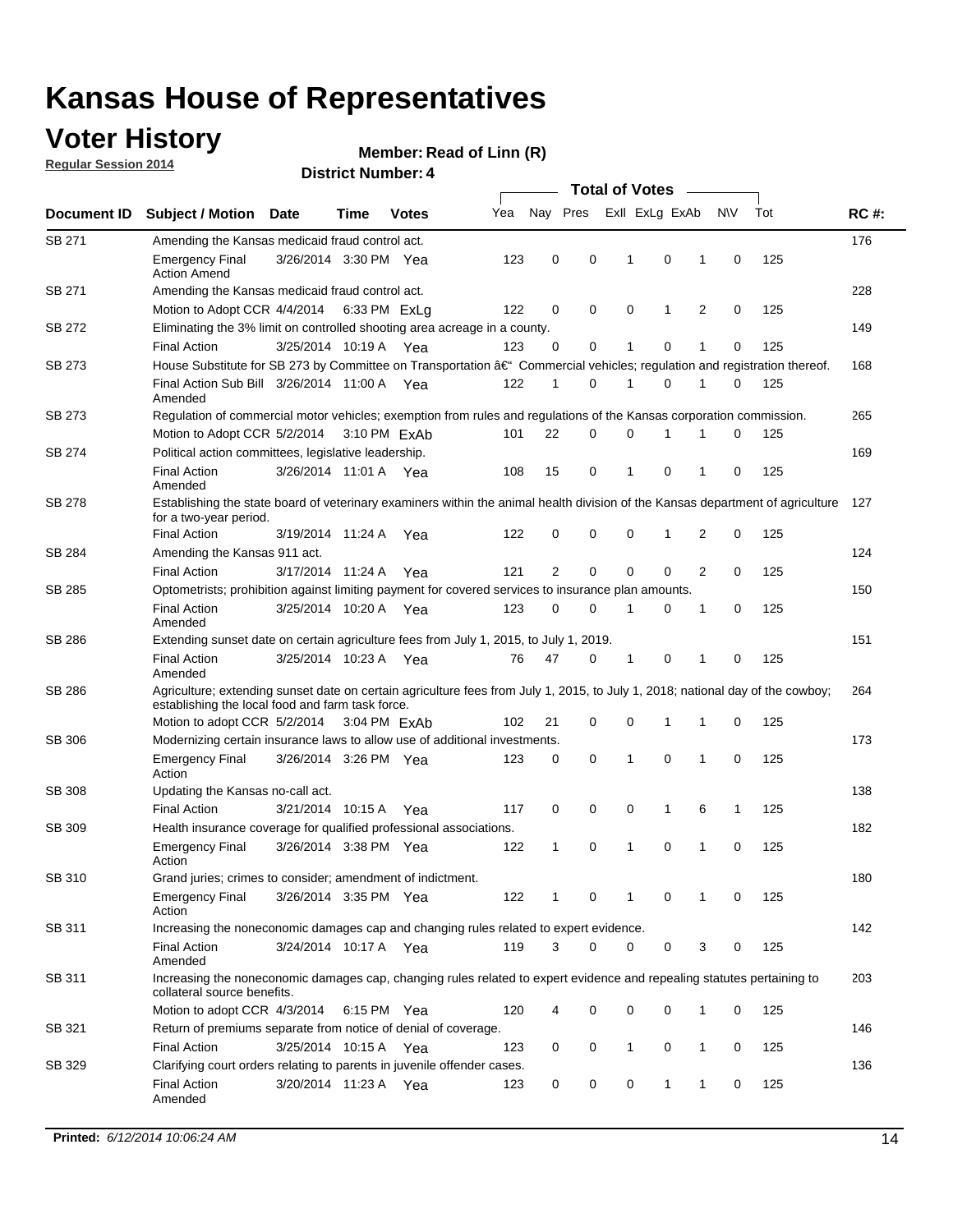### **Voter History**

**Regular Session 2014**

|                    |                                                                                                                                                                    |                                                                                                                     |              |              | <b>Total of Votes</b> |              |   |             |                |              |           |     |             |
|--------------------|--------------------------------------------------------------------------------------------------------------------------------------------------------------------|---------------------------------------------------------------------------------------------------------------------|--------------|--------------|-----------------------|--------------|---|-------------|----------------|--------------|-----------|-----|-------------|
| <b>Document ID</b> | <b>Subject / Motion Date</b>                                                                                                                                       |                                                                                                                     | Time         | <b>Votes</b> | Yea                   | Nay Pres     |   |             | Exll ExLg ExAb |              | <b>NV</b> | Tot | <b>RC#:</b> |
| SB 329             | Clarifying court orders relating to parents in juvenile offender cases and changing the statute of limitations on certain juvenile<br>offenses.                    |                                                                                                                     |              |              |                       |              |   |             |                |              |           |     | 242         |
|                    | Motion to adopt CCR 4/30/2014 3:23 PM Yea                                                                                                                          |                                                                                                                     |              |              | 122                   | 1            | 0 | 1           | 1              | 0            | 0         | 125 |             |
| <b>SB 344</b>      | Special permits, oversized loads, transportation of hay or feed stuffs.                                                                                            |                                                                                                                     |              |              |                       |              |   |             |                |              |           |     | 152         |
|                    | <b>Final Action</b><br>Amended                                                                                                                                     | 3/25/2014 10:24 A                                                                                                   |              | Yea          | 122                   | $\mathbf{1}$ | 0 | 1           | $\mathbf 0$    | 1            | 0         | 125 |             |
| SB 349             | Boiler safety act; deputy inspectors.                                                                                                                              |                                                                                                                     |              |              |                       |              |   |             |                |              |           |     | 128         |
|                    | <b>Final Action</b><br>Amended                                                                                                                                     | 3/19/2014 11:25 A                                                                                                   |              | Yea          | 119                   | 3            | 0 | 0           | 1              | 2            | 0         | 125 |             |
| SB 349             | Board of technical professions; recodification of professions and scope of practice, other; boiler safety act, deputy<br>inspectors.                               |                                                                                                                     |              |              |                       |              |   |             |                |              | 215       |     |             |
|                    | Motion to Adopt CCR 4/4/2014                                                                                                                                       |                                                                                                                     | 10:02 A      | Yea          | 112                   | 11           | 0 | 1           | 0              | 1            | 0         | 125 |             |
| SB 351             | Vehicle identification numbers; penalties; damages.                                                                                                                |                                                                                                                     |              |              |                       |              |   |             |                |              |           |     | 153         |
|                    | <b>Final Action</b>                                                                                                                                                | 3/25/2014 10:25 A                                                                                                   |              | Yea          | 123                   | 0            | 0 | 1           | 0              | 1            | 0         | 125 |             |
| SB 357             | Increasing the number of allowable hunter education deferrals.                                                                                                     |                                                                                                                     |              |              |                       |              |   |             |                |              | 154       |     |             |
|                    | <b>Final Action</b><br>Amended                                                                                                                                     | 3/25/2014 10:26 A                                                                                                   |              | Yea          | 97                    | 26           | 0 | 1           | 0              | 1            | 0         | 125 |             |
| SB 357             | Authorizing land purchases by the state; amending process state uses to address seized wildlife; increasing the number of<br>allowable hunter education deferrals. |                                                                                                                     |              |              |                       |              |   |             |                |              | 275       |     |             |
|                    | Motion to Adopt CCR 5/2/2014                                                                                                                                       |                                                                                                                     | 7:53 PM ExAb |              | 113                   | 11           | 0 | 0           | $\mathbf 0$    | 1            | 0         | 125 |             |
| SB 359             | Relating to asbestos-related liability.                                                                                                                            |                                                                                                                     |              |              |                       |              |   |             |                |              | 177       |     |             |
|                    | <b>Emergency Final</b><br>Action                                                                                                                                   | 3/26/2014 3:32 PM Yea                                                                                               |              |              | 94                    | 29           | 0 | 1           | $\mathbf 0$    | 1            | 0         | 125 |             |
| <b>SB 367</b>      | Creating the student data privacy act.                                                                                                                             |                                                                                                                     |              |              |                       |              |   |             |                |              | 186       |     |             |
|                    | <b>Emergency Final</b><br><b>Action Amend</b>                                                                                                                      | 3/26/2014 3:43 PM Yea                                                                                               |              |              | 119                   | 4            | 0 | 1           | $\mathbf 0$    | $\mathbf{1}$ | 0         | 125 |             |
| SB 367             | Creating the student data privacy act.                                                                                                                             |                                                                                                                     |              |              |                       |              |   |             |                |              |           |     | 245         |
|                    | Motion to adopt CCR 4/30/2014 3:41 PM Yea                                                                                                                          |                                                                                                                     |              |              | 123                   | 0            | 0 | 1           |                | $\mathbf 0$  | 0         | 125 |             |
| SB 371             |                                                                                                                                                                    | Amending employment security law regarding disposition of penalty funds and disclosure of confidential information. |              |              |                       |              |   |             |                |              |           | 129 |             |
|                    | <b>Final Action</b>                                                                                                                                                | 3/19/2014 11:27 A                                                                                                   |              | Yea          | 90                    | 32           | 0 | $\mathbf 0$ | 1              | 2            | 0         | 125 |             |
| <b>SB 372</b>      | Amending the shared work unemployment compensation program; layoff aversion.                                                                                       |                                                                                                                     |              |              |                       |              |   |             |                |              |           |     | 155         |
|                    | <b>Final Action</b>                                                                                                                                                | 3/25/2014 10:28 A                                                                                                   |              | Yea          | 123                   | 0            | 0 | 1           | 0              | 1            | 0         | 125 |             |
| SB 402             | Amending statutes related to the Kansas criminal justice information system committee.                                                                             |                                                                                                                     |              |              |                       |              |   |             |                |              |           |     | 178         |
|                    | <b>Emergency Final</b><br>Action                                                                                                                                   | 3/26/2014 3:33 PM Yea                                                                                               |              |              | 123                   | 0            | 0 | 1           | 0              | 1            | 0         | 125 |             |
| SB 423             | Authorizing Department of Administration to sell Landon and Eisenhower state office buildings.                                                                     |                                                                                                                     |              |              |                       |              |   |             |                |              | 233       |     |             |
|                    | <b>Final Action</b><br>Amended                                                                                                                                     | 4/5/2014                                                                                                            |              | 10:28 A ExAb | 66                    | 55           | 0 | 0           | 0              | 4            | 0         | 125 |             |
| SB 424             | Amending the statutory requirements for a valid hospital lien.                                                                                                     |                                                                                                                     |              |              |                       |              |   |             |                |              | 183       |     |             |
|                    | <b>Emergency Final</b><br>Action                                                                                                                                   | 3/26/2014 3:39 PM Yea                                                                                               |              |              | 115                   | 8            | 0 | 1           | 0              | 1            | 0         | 125 |             |
| SCR 1618           | Substitute for SCR 1618 by Committee on Federal and State Affairs -- State constitutional amendment authorizing raffles.                                           |                                                                                                                     |              |              |                       |              |   |             |                |              |           |     | 170         |
|                    | Final Action Sub Bill 3/26/2014 11:06 A Yea                                                                                                                        |                                                                                                                     |              |              | 102                   | 19           | 2 | 1           | $\mathbf 0$    | 1            | 0         | 125 |             |
| SCR 1620           | Port authority; creation in Stafford, Kansas.                                                                                                                      |                                                                                                                     |              |              |                       |              |   |             |                |              |           |     | 234         |
|                    | <b>Final Action</b>                                                                                                                                                | 4/5/2014                                                                                                            | 10:29 A ExAb |              | 121                   | 0            | 0 | 0           | 0              | 4            | 0         | 125 |             |